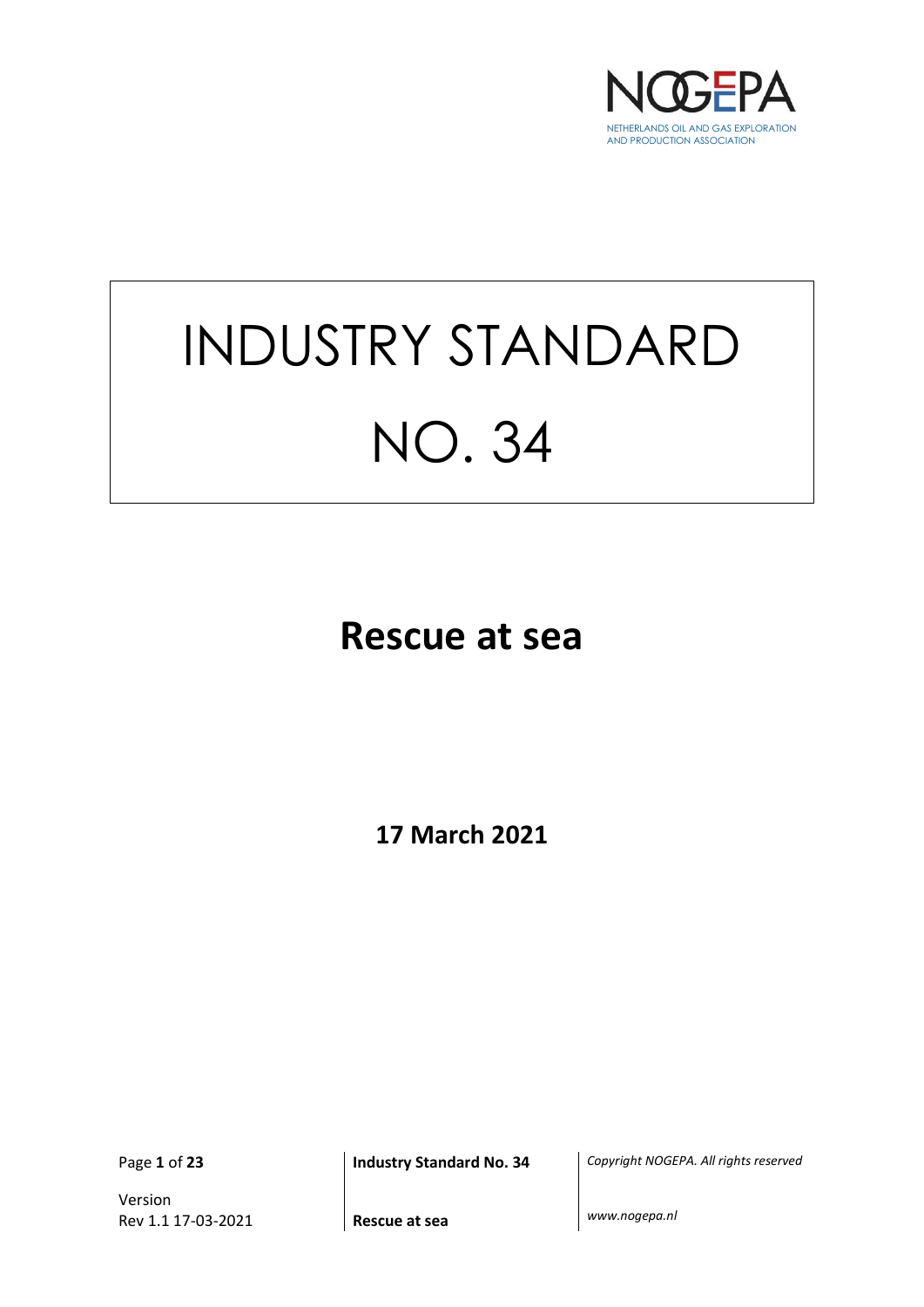

## Index

| 1.        |  |  |  |  |
|-----------|--|--|--|--|
| 2.        |  |  |  |  |
| 2.1       |  |  |  |  |
| 2.2       |  |  |  |  |
| 3.        |  |  |  |  |
| 4.        |  |  |  |  |
| 4.1       |  |  |  |  |
| 4.2       |  |  |  |  |
| 4.3       |  |  |  |  |
| 5.        |  |  |  |  |
| 5.1       |  |  |  |  |
| 5.2       |  |  |  |  |
| Annex I   |  |  |  |  |
| Annex II  |  |  |  |  |
| Annex III |  |  |  |  |

Page 2 of 23

**Industry Standard No. 34** 

Copyright NOGEPA. All rights reserved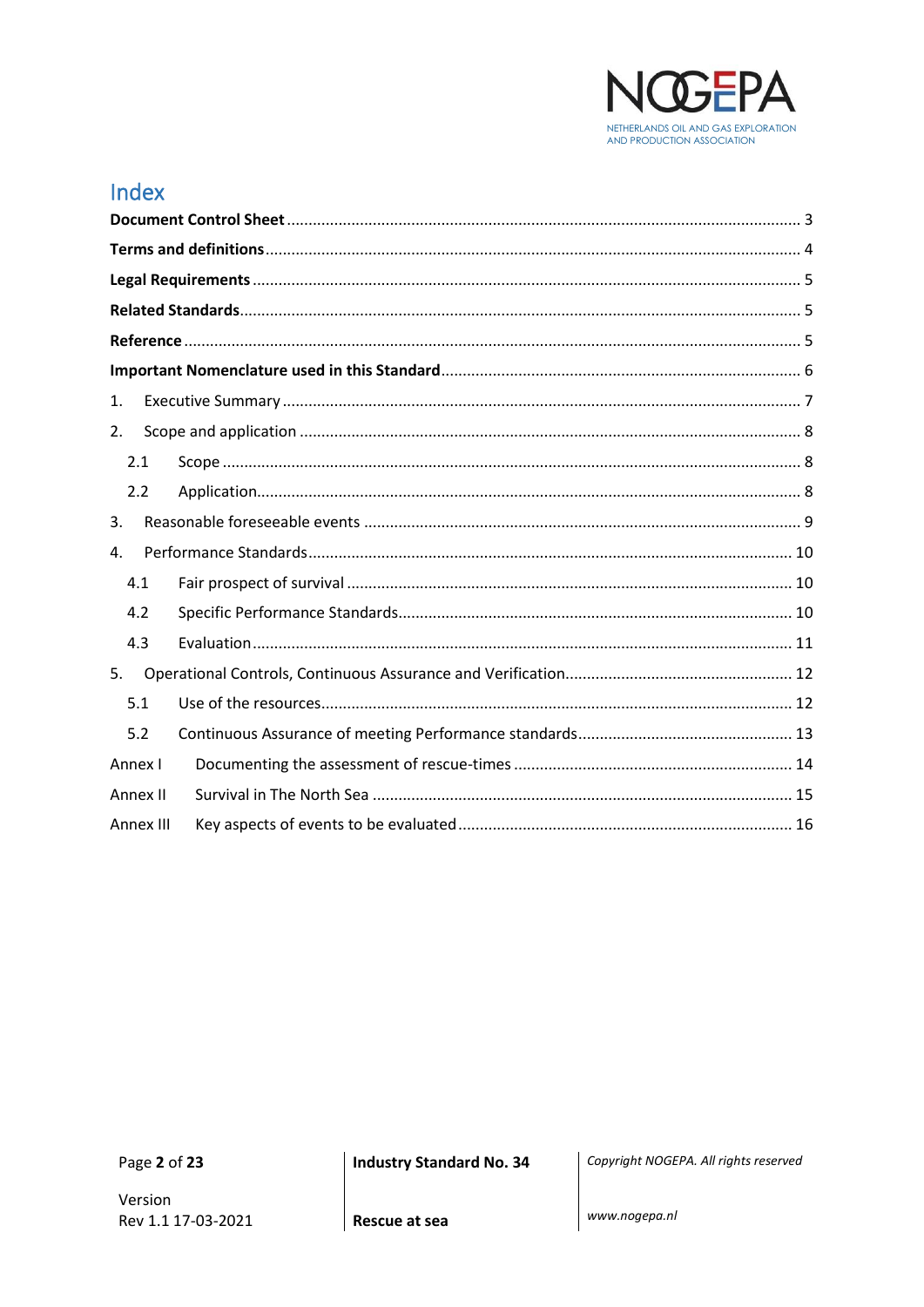

## <span id="page-2-0"></span>**Document Control Sheet**

| <b>Control Sheet</b>   |                                        |  |
|------------------------|----------------------------------------|--|
| Responsible Committee  | <b>HSECOM</b>                          |  |
| Title Document (UK)    | Rescue at sea                          |  |
| Type Document (UK)     | <b>Industry Standard</b>               |  |
| <b>Control Number:</b> | 34                                     |  |
| <b>Control Status:</b> | Controlled / Uncontrolled when printed |  |
| <b>Issue Status</b>    | [draft]                                |  |

| Document update timeframe | $\sim$<br>د با |                |
|---------------------------|----------------|----------------|
| $\mathsf{C1}$ - 12 Months | C2 - 24 Months | 23 – 36 Months |

| <b>Endorsed by</b>             |       |                   |
|--------------------------------|-------|-------------------|
|                                | Date: |                   |
| Health, Safety and Environment | Name  | Eric Dorenbos     |
| Committee                      | Date: |                   |
|                                | Name  | Saskia Tates      |
| Legal Committee                | Date: |                   |
|                                | Name  | <b>Bart Smits</b> |
| <b>Operations Committee</b>    | Date: |                   |
| <b>Approved by</b>             |       |                   |
|                                | Name  |                   |
| <b>Executive Committee</b>     | Date: |                   |

|     | <b>Revision History</b> |                                                                                        |        |                                        |          |
|-----|-------------------------|----------------------------------------------------------------------------------------|--------|----------------------------------------|----------|
| Rev | Date                    | Description                                                                            | Author | Reviewed                               | Approved |
| 0   |                         | 1 <sup>st</sup> Issue - This standard is a<br>conversion of the old<br>Guideline No. 7 |        |                                        |          |
| 1.1 | 15-02-2021              | Regular review (36 months)                                                             |        | <b>WG Emergency</b><br>Response/HSECOM |          |
|     |                         |                                                                                        |        |                                        |          |

This document will be controlled in accordance with the NOGEPA Industry Standard No. 80 on Standards and Document Control.

Page **3** of **23 Industry Standard No. 34** *Copyright NOGEPA. All rights reserved*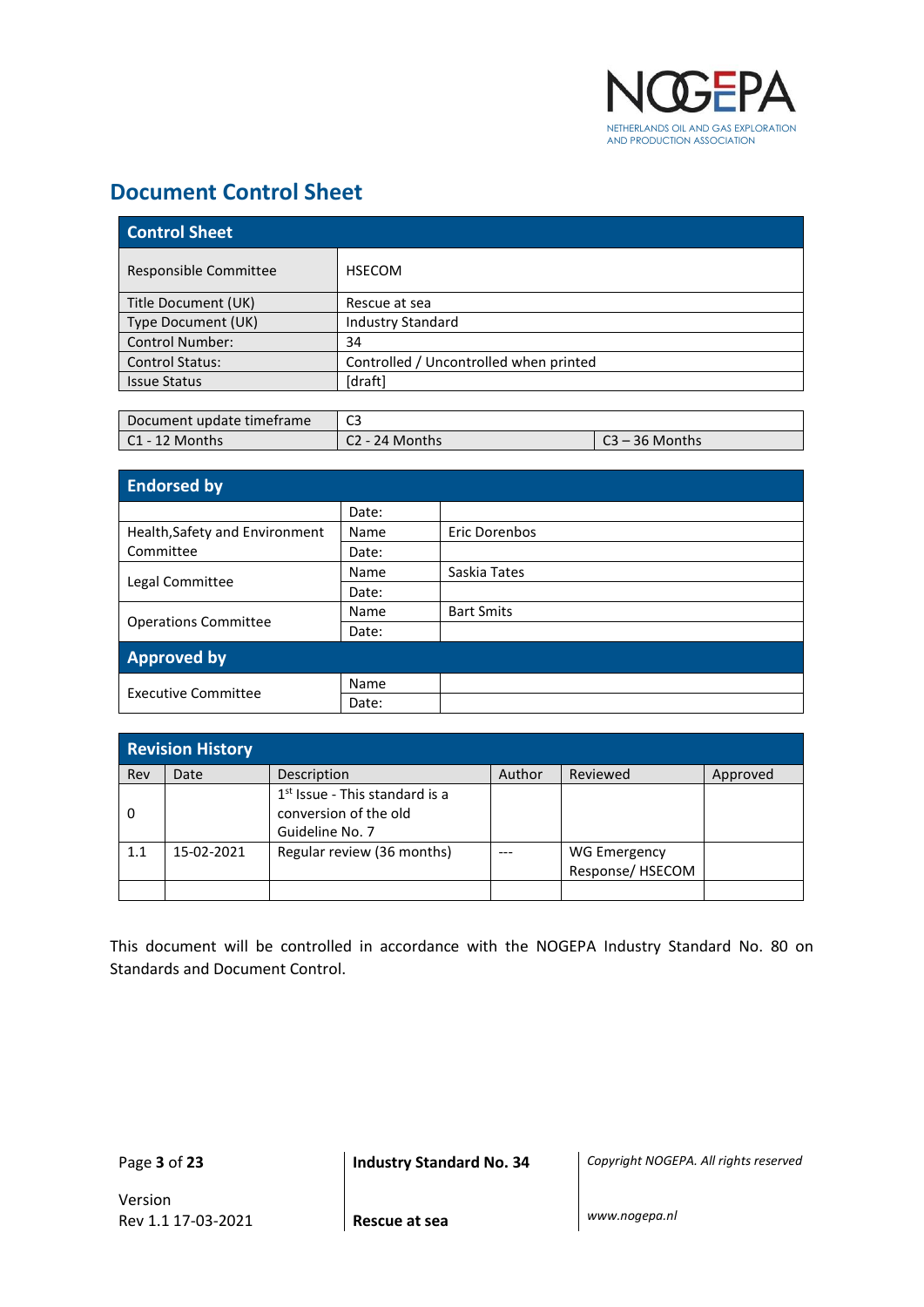

## <span id="page-3-0"></span>**Terms and definitions**

| Acceptance Criteria    | The limits within which the risk are acceptable (Arbo Regulations Article<br>3.2)                                                                                                                                                                                                                                                                                                                                   |  |
|------------------------|---------------------------------------------------------------------------------------------------------------------------------------------------------------------------------------------------------------------------------------------------------------------------------------------------------------------------------------------------------------------------------------------------------------------|--|
| <b>FRC</b>             | <b>Fast Rescue Craft</b>                                                                                                                                                                                                                                                                                                                                                                                            |  |
| <b>LSA</b>             | Life Saving Equipment                                                                                                                                                                                                                                                                                                                                                                                               |  |
| <b>KNRM</b>            | Royal Netherlands Sea Rescue Institution (Koninklijke Nederlandse<br>Redding Maatschappij)                                                                                                                                                                                                                                                                                                                          |  |
| <b>GPS</b>             | <b>Global Positioning System</b>                                                                                                                                                                                                                                                                                                                                                                                    |  |
| <b>KWC</b>             | The Dutch Coastguard in Den Helder (in Dutch: Kustwachtcentrum -<br>www.kustwacht.nl); responsible for coordination of the Search and<br>Rescue-service in the Dutch continental shelf of the North Sea.                                                                                                                                                                                                            |  |
|                        | This entails search and rescue of crew and passengers that are or will<br>be in severe danger and who are travelling by aircraft or ship; including<br>persons working on offshore mining installations in the Dutch sector of<br>the Continental Shelf, the Dutch territorial waters and inland<br>waterways (see Rules regarding the SAR-service 1994 -<br>https://puc.overheid.nl/nsi/doc/PUC_69984_14/20080701) |  |
| <b>MOB</b>             | Man Over Board                                                                                                                                                                                                                                                                                                                                                                                                      |  |
| <b>OPPLAN-SAR</b>      | Operational Plan Search-and-Rescue; an operational plan drawn up by<br>the Coastguard (KWC) in which the procedures are laid down for search<br>and rescue at sea                                                                                                                                                                                                                                                   |  |
| Over the side work     | Work that takes place over water or outside the perimeter of the<br>platform                                                                                                                                                                                                                                                                                                                                        |  |
| <b>PFEER</b>           | Prevention of Fire and Explosion and Emergency Response<br>(UK<br>legislation)                                                                                                                                                                                                                                                                                                                                      |  |
| PLB                    | Personal Locator Beacon                                                                                                                                                                                                                                                                                                                                                                                             |  |
| POB                    | Persons on Board                                                                                                                                                                                                                                                                                                                                                                                                    |  |
| <b>POS</b>             | Place of Safety, any onshore or safe offshore location or vessel (also a<br>merchant vessel in the vicinity) where medical treatment and other<br>facilities for the care of survivors are available. (Manned) platforms and<br>shore based rescue craft, SAR helicopters and KNRM vessels are<br>considered places of safety.                                                                                      |  |
| <b>Rescue Analysis</b> | A systematic method according to which it can be ascertained whether<br>the measures and means described in the emergency plan of the mining<br>installation are adequate and sufficient for the prevention of persons<br>falling overboard and possible loss of life. In other words: are the risks<br>within the acceptance criteria?                                                                             |  |

Page **4** of **23 Industry Standard No. 34** *Copyright NOGEPA. All rights reserved*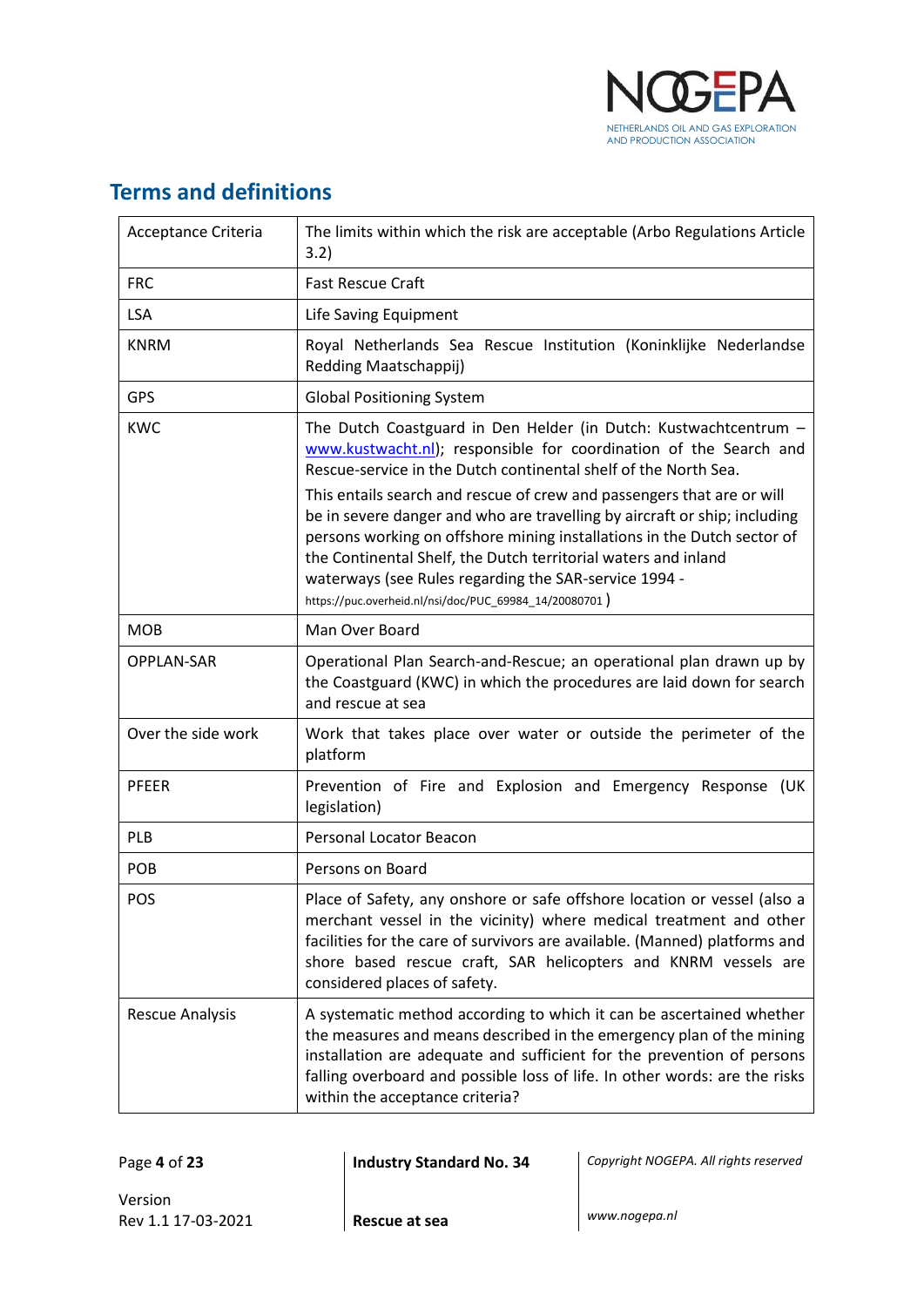

| <b>Rescue Means</b> | The rescue means incorporates:<br><b>Dutch Coastguard SAR</b><br>2. SAR of neighbouring countries (best effort)<br>3. Dutch military marine helicopters (best effort)<br>4. Offshore Dutch civil helicopters (best effort)<br>5. KNRM (near shore)<br>6. All ships (best effort) |
|---------------------|----------------------------------------------------------------------------------------------------------------------------------------------------------------------------------------------------------------------------------------------------------------------------------|
| Risk                | A combination of the chance that a specified undesired event will occur<br>and the severity of the consequences of that event (ISO 15544)                                                                                                                                        |
| TIG                 | <b>Thermal Insulated Garment</b>                                                                                                                                                                                                                                                 |

## <span id="page-4-0"></span>**Legal Requirements**

| Article 3:37y | Working Conditions Decree (Arbo besluit)      |
|---------------|-----------------------------------------------|
| Article 3.2   | Working Conditions Regulation (Arbo Regeling) |

## <span id="page-4-1"></span>**Related Standards**

| Standard 1  | Training for oil and gas industry                    |
|-------------|------------------------------------------------------|
| Standard 31 | <b>Emergency Response Plans</b>                      |
| Standard 83 | Report on Major Hazards for Production Installations |

## <span id="page-4-2"></span>**Reference**

| OTO 95038        | Offshore Technology Report OTO 95038, Review of probable survival<br>times for immersion into the North Seas, HSE 1995 |
|------------------|------------------------------------------------------------------------------------------------------------------------|
| J R Nav Med Serv | Cold water survival – An evidence-based update, House C. J R Nav Med<br>Serv 2017; 103(3):189-193                      |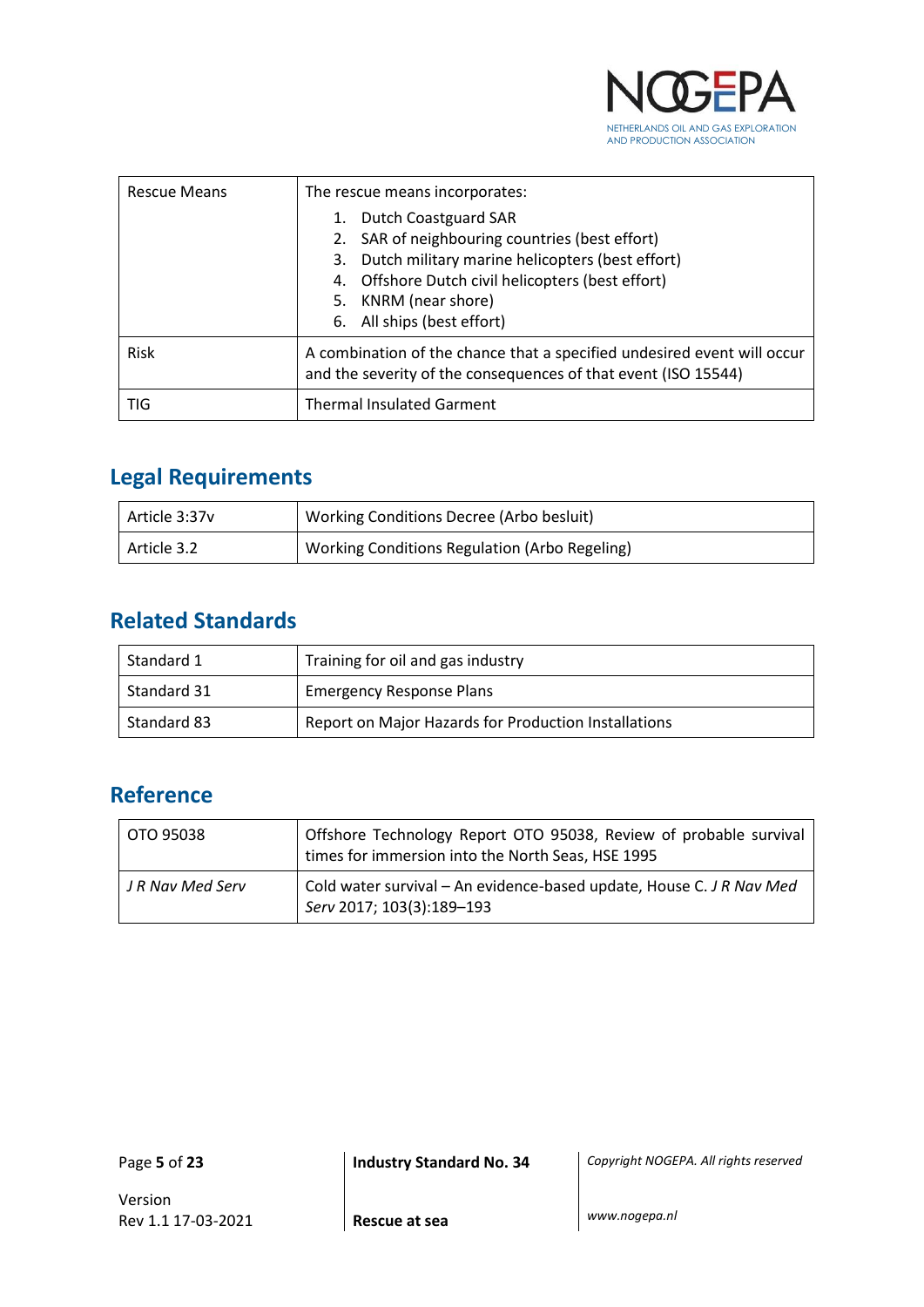

٦

## <span id="page-5-0"></span>**Important Nomenclature used in this Standard**

| In the context of this Standard and when so used to describe a method or practice:                                                                                                                     |                                                                                                                                                                                                                                                                                                                                                                                                                                                                                                                                                                                                |  |
|--------------------------------------------------------------------------------------------------------------------------------------------------------------------------------------------------------|------------------------------------------------------------------------------------------------------------------------------------------------------------------------------------------------------------------------------------------------------------------------------------------------------------------------------------------------------------------------------------------------------------------------------------------------------------------------------------------------------------------------------------------------------------------------------------------------|--|
| 'shall'                                                                                                                                                                                                | means that such method or practice reflects a mandatory provision of<br>law (in Dutch: <i>dwingend recht</i> ). Such method or practice is mandatory<br>for those who are the addressees of such provision (mostly the<br>operators). A Standard can describe or quote, but not amend, mandatory<br>provisions. When an operator in exceptional cases for technical,<br>operational or HSE reasons cannot comply, exceptions shall be<br>documented and reported, and risks mitigated. Please note that this<br>does not release the operator from the obligation to comply with the<br>law. * |  |
| 'should'                                                                                                                                                                                               | means that such method or practice reflects a Good Operating Practice.<br>An operator is generally expected to apply such method or practice, but<br>a specific situation may require a specific alternative. In other words: the<br>operator complies or explains, and documents the explanation. *                                                                                                                                                                                                                                                                                           |  |
| 'could'                                                                                                                                                                                                | means that such method or practice is of an advisory nature or<br>mentioned by way of example. An operator is not obliged to comply and<br>is not obliged to explain if he does not comply.                                                                                                                                                                                                                                                                                                                                                                                                    |  |
| * Please refer to paragraph 2.3 of Standard 80 (Standards and Document Control), for further<br>explanation on an exception of a 'shall' provision, or on a comply-or-explain of a 'should' provision. |                                                                                                                                                                                                                                                                                                                                                                                                                                                                                                                                                                                                |  |

Page **6** of **23 Industry Standard No. 34** *Copyright NOGEPA. All rights reserved*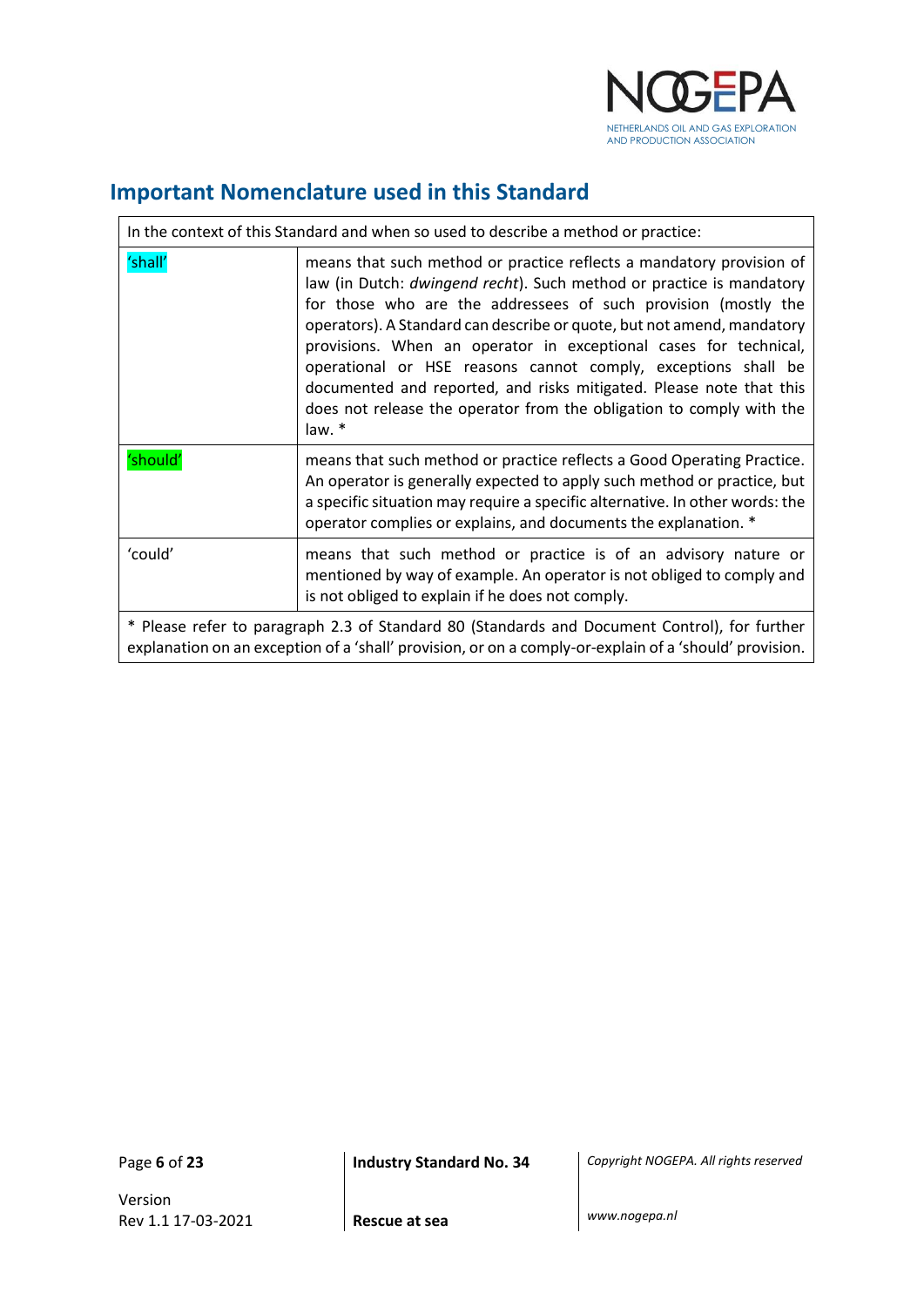

## <span id="page-6-0"></span>**1. Executive Summary**

For mining installations located inside the territorial waters and on the Dutch Continental Shelf, an effective emergency response plan shall be in place.

This NOGEPA Industry Standard offers guidance to evaluate for each offshore mining installation, whether the rescue means and measures mentioned in the emergency plan are sufficient for all activities and reasonable foreseeable events where people could end up in the water, despite all measures taken to prevent such an event.

This NOGEPA Industry Standard describes the reasonable foreseeable events, performance standards and operational controls. With this information and training of its personnel, a mining company is able to assess and ensure that the performance standards are met and that there are an effective emergency response arrangements in place in line with article 3.37 of the Arbo Decree.

Version Rev 1.1 17-03-2021 **Rescue at sea** *www.nogepa.nl*

Page **7** of **23 Industry Standard No. 34** *Copyright NOGEPA. All rights reserved*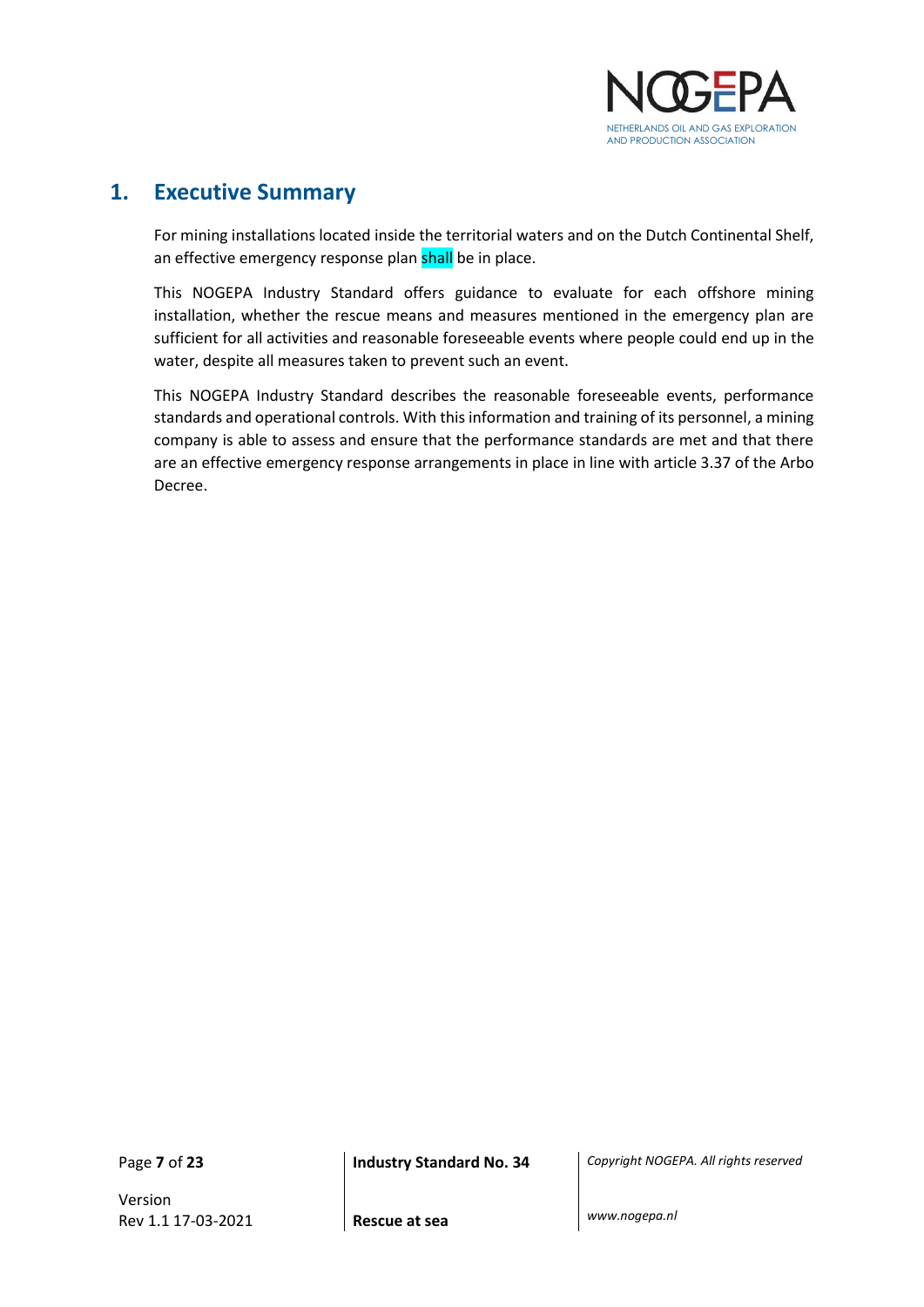

## <span id="page-7-0"></span>**2. Scope and application**

#### <span id="page-7-1"></span>**2.1 Scope**

A major part of the Dutch oil and gas exploration and production takes place inside the territorial waters and on the Dutch Continental Shelf. Referring to article 3.37v of the Arbo Decree, an effective emergency response plan shall be in place for mining installations located in these waters. This plan shall demonstrate an effective emergency response, meeting set performance standards for defined reasonable foreseeable events.

This NOGEPA Industry Standard offers guidance to evaluate for each offshore mining installation, whether the arrangements described in the emergency plan are sufficient for all activities and reasonable foreseeable events where people could end-up in the water, as mentioned in the Report on Major Hazards of the concerned installation. A typical table of contents can be found in Annex I.

#### <span id="page-7-2"></span>**2.2 Application**

This NOGEPA Industry Standard is applicable to all mining installations inside the territorial waters and on the Dutch Continental Shelf.

Version Rev 1.1 17-03-2021 **Rescue at sea** *www.nogepa.nl*

Page **8** of **23 Industry Standard No. 34** *Copyright NOGEPA. All rights reserved*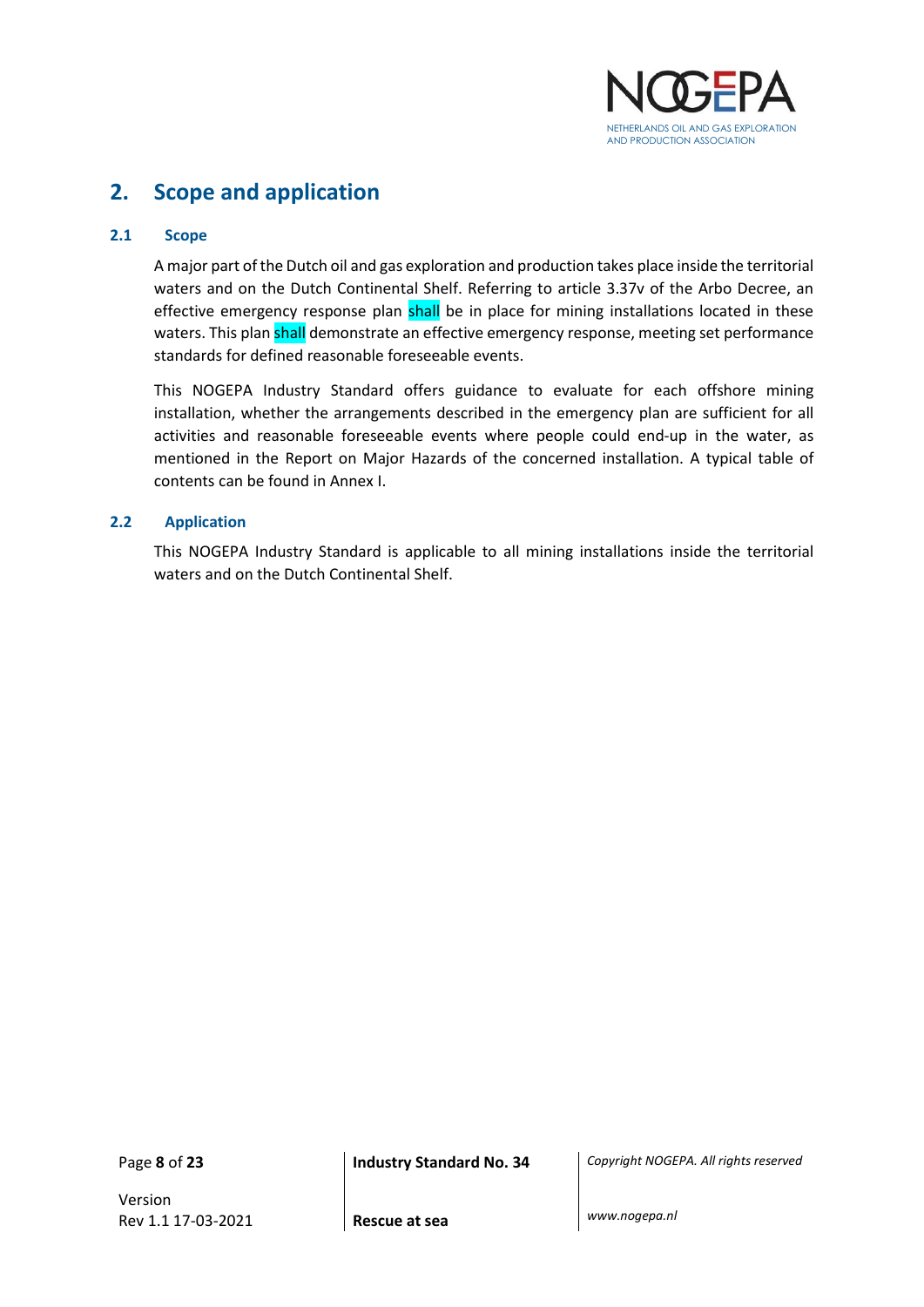

## <span id="page-8-0"></span>**3. Reasonable foreseeable events**

The reasonable foreseeable events that have been derived from reviewing the hazards and event development scenarios in the Report on Major Hazards or to identify those for which it is reasonably foreseeable that people will end up in the water are as follows;

- 1. Man Over Board (while working over the side)
- 2. Helicopter emergency; ditching at sea
- 3. Fire/explosion on the installation
- 4. Well Blow Out
- 5. Ship Collision

Each reasonably foreseeable event is described in detail in Annex III. It includes a statement of the maximum number of people who could end up in the water and their respective clothing/survival equipment assembly.

Version Rev 1.1 17-03-2021 **Rescue at sea** *www.nogepa.nl*

Page **9** of **23 Industry Standard No. 34** *Copyright NOGEPA. All rights reserved*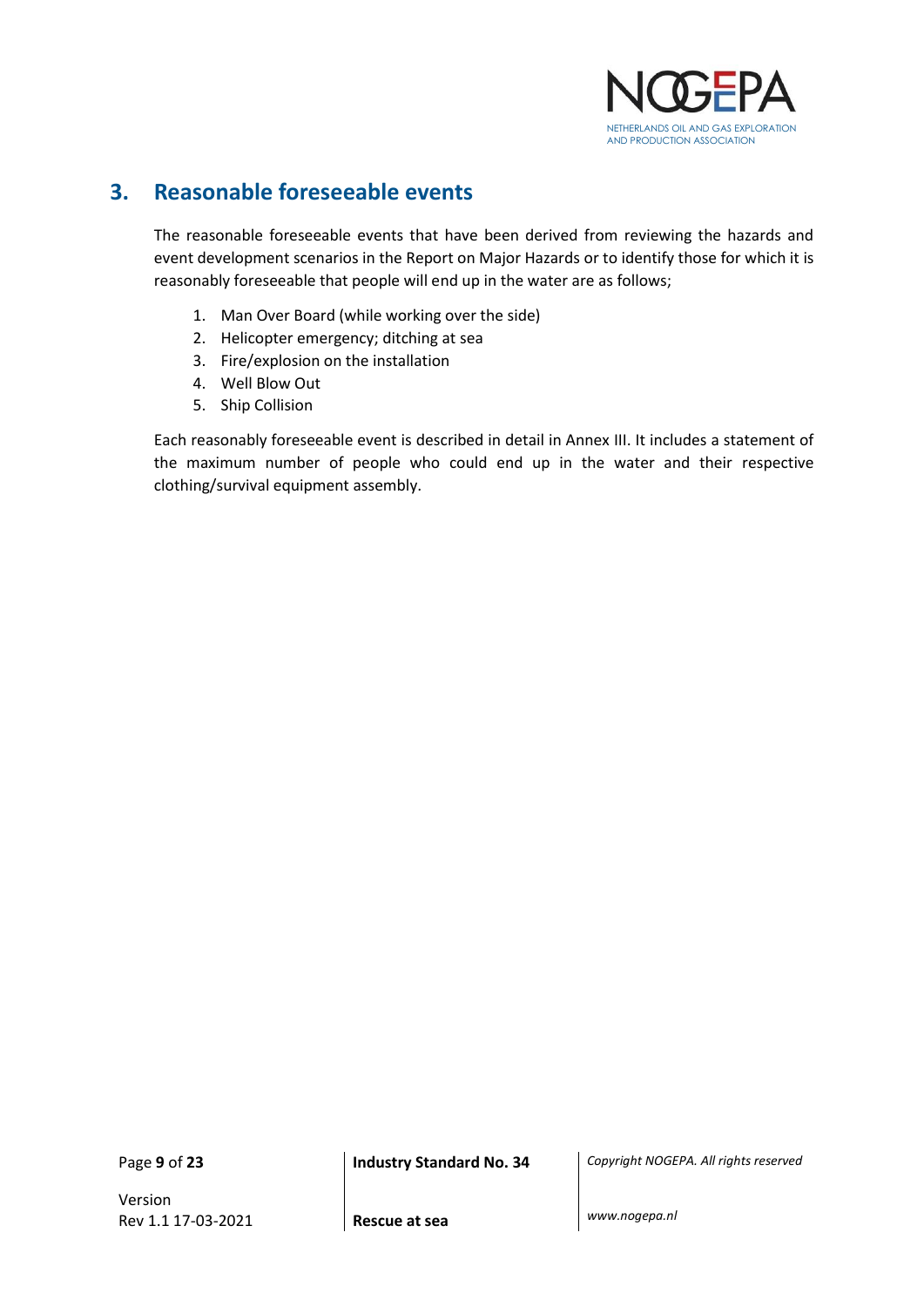

## <span id="page-9-0"></span>**4. Performance Standards**

Performance standards have been prepared to ensure acceptable performance from the rescue and recovery facilities, i.e. to ensure personnel entering the water have a fair prospect of rescue and recovery.

#### <span id="page-9-1"></span>**4.1 Fair prospect of survival**

A person who falls overboard has a fair prospect of survival when he is rescued out of the water and transferred to a place of safety within an acceptable period of time. Extensive research has been carried out in the United Kingdom to the periods of time in which a victim, under a wide range of circumstances, has fallen into the sea and could perish. A summary of the calculated survival times from this research is presented in Annex II.

The Dutch Coastguard uses, beside the UK data which are also mentioned in SOLAS, the CESM (Cold Exposure Survival Model). Parameters can be inserted through which the survival times become more accurate. Parameters include day/night, weather circumstances, etc..

In addition to the above the international standard ISO 15027-3 lists the test method for Immersion Suits. Tests are performed with humans. Tests are done with different types of suits: type A, B, C & D. The suits used in the offshore industry are normally type B. Test persons wear a standard set of underclothing: underwear (short-sleeved, short legged), long-sleeved shirt, trousers (not woollen), woollen socks, appropriate footwear. They get emerged in calm circulated water of 2°C for 4 hours. During that time the body temperature should not drop below 35° C.

NOGEPA has adopted the following terms of performance standards in section 4.2 on the basis of survival times given in Annex II valid for winter conditions.

#### <span id="page-9-2"></span>**4.2 Specific Performance Standards**

The performance standard for the rescue and recovery of a person (man) overboard from a platform without an immersion suit is to retrieve them from the water within 20 minutes.

The performance standard for rescue and recovery of a helicopter ditch, where in winter time persons wear three layers of clothes and a Thermal Insulated Garments (TIG) under the helicopter transfer suits and lifejackets with an integrated PLB, is that passengers and crew should be rescued and recovered from the water to a place of safety in 120 minutes. This is well below the 4 hours to which persons were tested in 2°C calm water. The performance standard of 120 minutes recovery from the water is therefore more than adequate even during stormy weather during winter in the North Sea.

The performance standard for rescue and recovery of people escaping or evacuating to sea where persons wear normal working clothes, immersion suits and lifejackets with an integrated PLB is that MOB should be rescued and recovered out of the water in 120 minutes. After being

Page **10** of **23 Industry Standard No. 34** *Copyright NOGEPA. All rights reserved*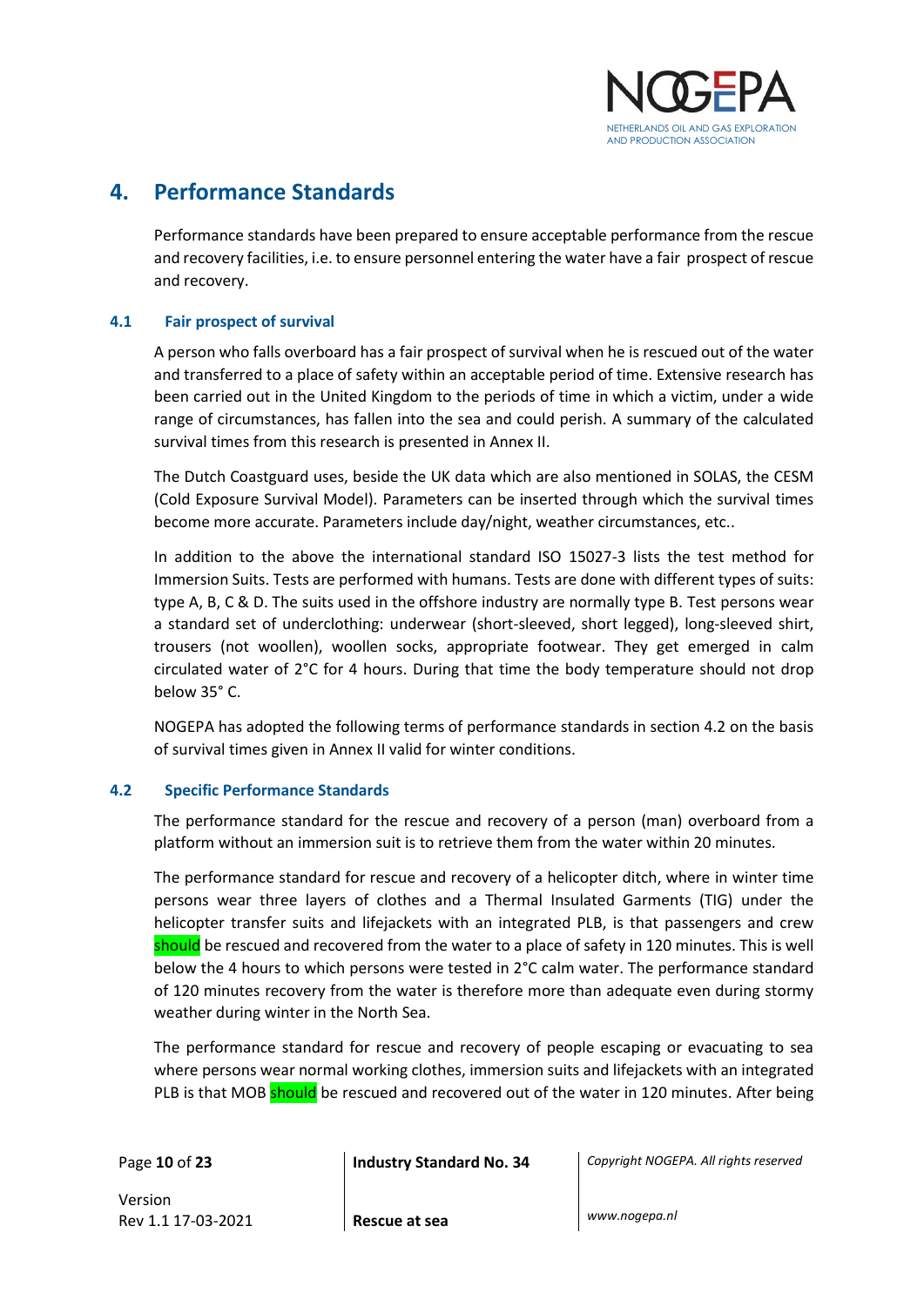

rescued out of the water, the "persons" requiring medical attention should be transferred to a place of safety within 20 minutes.

Primarily a Place of Safety: SAR helicopter, sickbay on a Mining Installation, Standby-boat, … should be provided. Criteria for a Place of Safety are:

- Shelter for survivors
- Reception facilities
- Initial medical diagnosis
- Initial medical treatment and stabilization
- Facilities for subsequent transfer

#### <span id="page-10-0"></span>**4.3 Evaluation**

It is noted that:

- **T**he rescue times are determined excluding the assumption of additional injuries, for example collapsed lung, fractures, rupture of veins/organs;
- preventive measures, as mentioned in Annex III are assessed to be much more effective than any mitigation measures.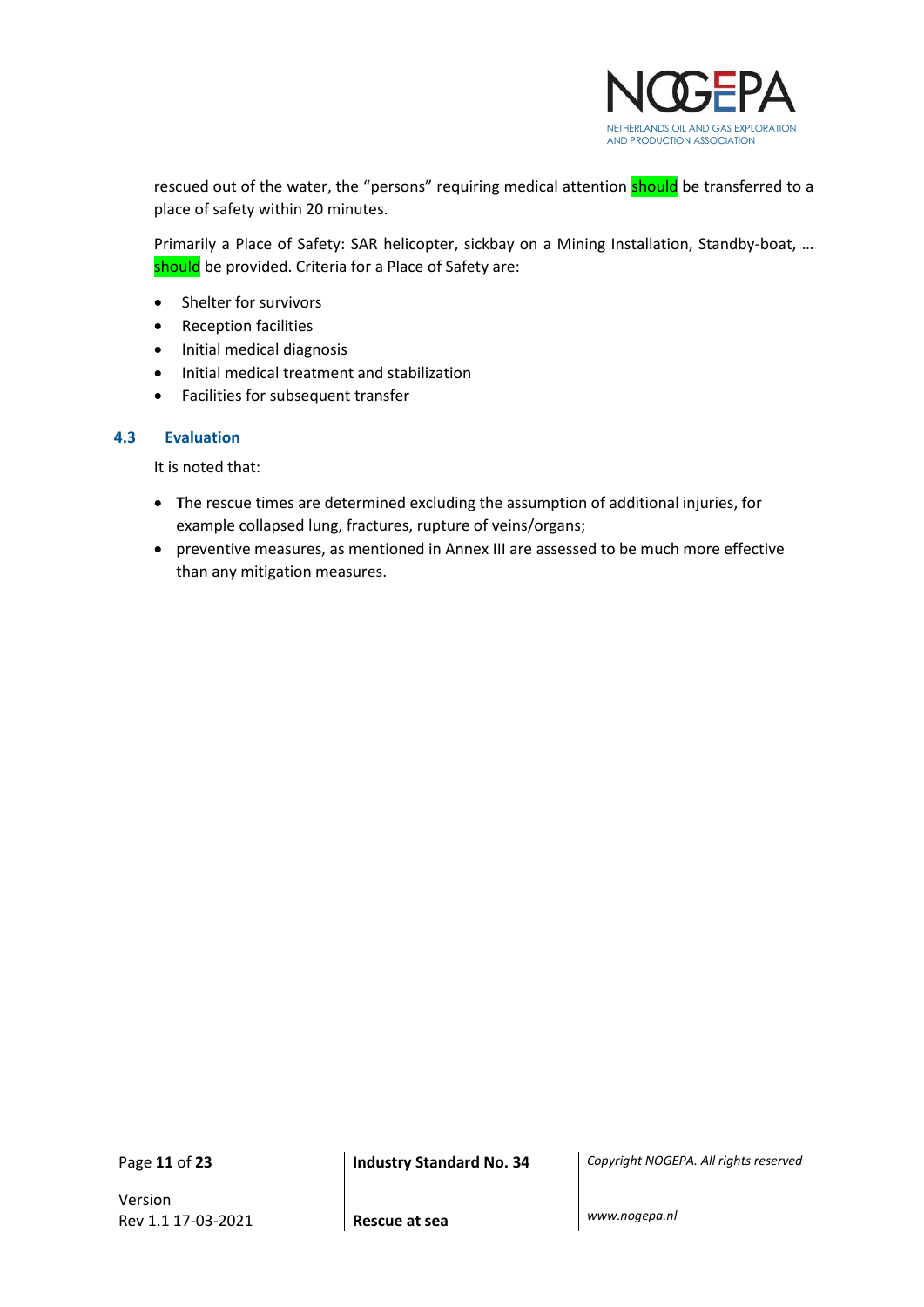

## <span id="page-11-0"></span>**5. Operational Controls, Continuous Assurance and Verification**

#### <span id="page-11-1"></span>**5.1 Use of the resources**

The rescue of persons can be achieved by using the following equipment that is in control by the mining companies:

- 1. Deployment of a Fast Rescue Craft or MOB Boat.
- 2. A Standby vessel / Emergency Response and Rescue Vessel (ERRV) when it is chartered by a mining company.
- 3. A lifeboat equipped with a "Crew-Saver" (overboard retrieval device).
- 4. Jason cradle.

Version Rev 1.1 17-03-2021 **Rescue at sea** *www.nogepa.nl*

Page **12** of **23 Industry Standard No. 34** *Copyright NOGEPA. All rights reserved*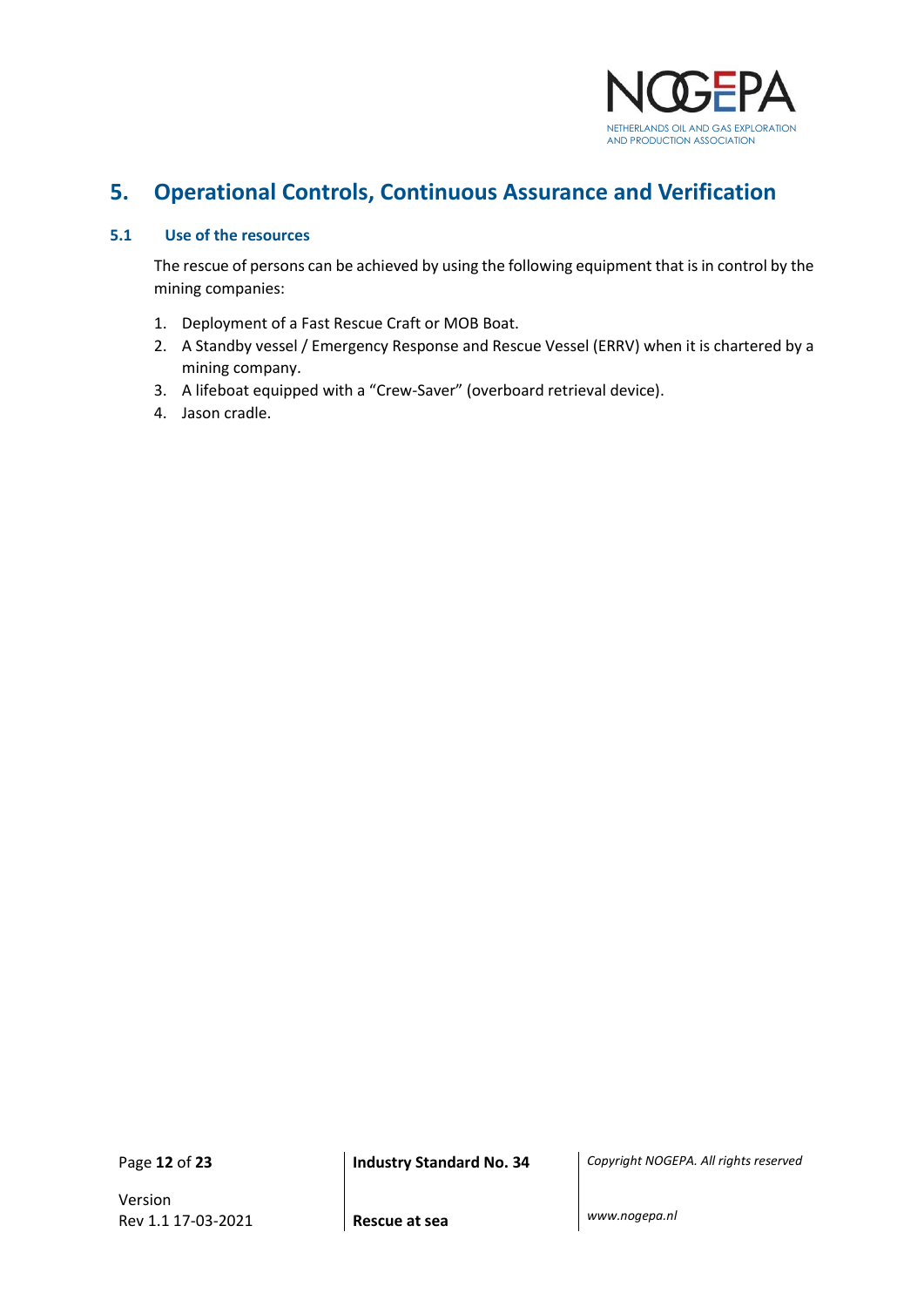

It must be noted that the following means are available which are not in control by the mining companies:

- The Dutch Coastguard (KWC) as coordinator of the Search of Rescue activities<sup>1</sup>.
- SAR Helicopter with advanced search and rescue facilities, auto hover capabilities, a welltrained and dedicated crew and the use of regular search and rescue exercises.
- Vessels<sup>2</sup> or other installations<sup>3</sup> in the surrounding area of the mining installation.

Note: Inevitably, all means of rescue carry an inherent risk. For example, the crew of an ERRV is exposed to several risks when operating at sea. These risks should be reasonably acceptable in itself, and the expected risk reduction for the personnel on the mining installation should justify the deployment of the means.

#### <span id="page-12-0"></span>**5.2 Continuous Assurance of meeting Performance standards**

In order to ensure that the performance standards can be met certain training, drills and exercises are being conducted throughout the year. The NOGEPA Industry Standard 1, Training for Oil and Gas Industry, provides guidance for all the aspects of training. Furthermore, regular exercises and drills are conducted offshore. Regular evaluation and audit of the training centres provides an assurance of competence.

#### 5.2.1 Training of FRC/MOB Crew

Those selected for rescue and recovery duties shall receive training once every 2 years in the use of rescue and recovery equipment at a recognised training centre onshore in The Netherlands. The specific training aims to exercise the skills of handling the FRC/MOB, search and rescue, handling the casualties, using the GPS, the crew finder etc. Offshore training/exercises should only be performed when appropriate risk assessment has been done and resulting mitigating measures have been taken.

#### 5.2.2 Drills and exercises

To retain readiness in the event of an emergency, the on-shift crew conduct regular timed exercises and drills.

Page **13** of **23 Industry Standard No. 34** *Copyright NOGEPA. All rights reserved*

 $1$  The means available at the Coastguard for Search and Rescue purposes are contained in the OPPLAN-SAR

 $<sup>2</sup>$  A general international duty exits for all ships to provide assistance to anyone in life danger at sea</sup> <sup>3</sup> Companies are advised to conclude agreements and procedures on mutual assistance in case of an

emergency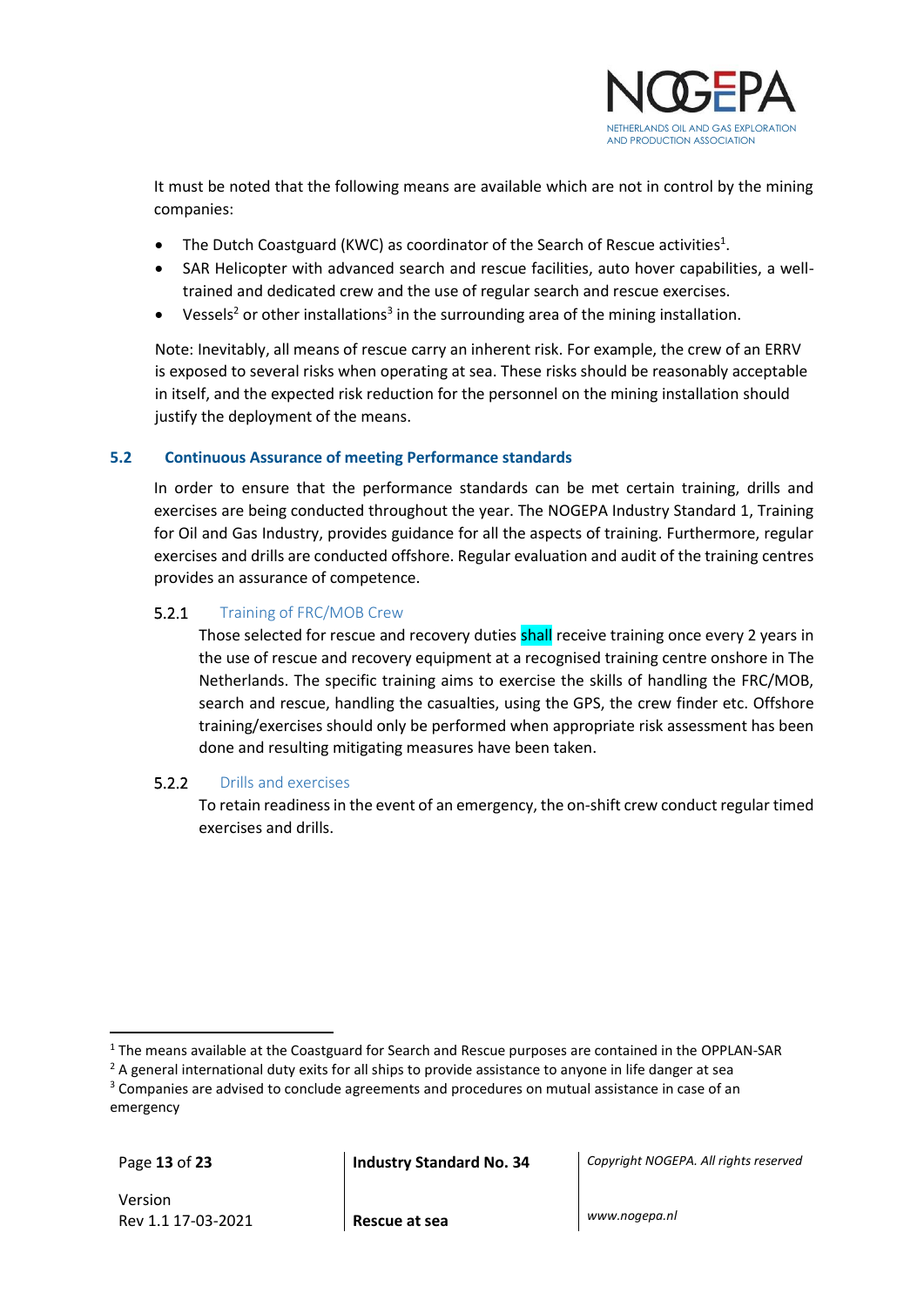

## <span id="page-13-0"></span>**Annex I Documenting the assessment of rescue-times**

The assessment **should** be properly documented. A typical table of contents for the assessment report is:

| $\mathbf{1}$ | Describe the platform and its facilities                                                |
|--------------|-----------------------------------------------------------------------------------------|
|              | Location<br>$\bullet$                                                                   |
|              | Function (operations)<br>$\bullet$                                                      |
|              | Manning<br>$\bullet$                                                                    |
|              | <b>Evacuation means</b><br>$\bullet$                                                    |
|              | Personal survival equipment<br>$\bullet$                                                |
|              | Other<br>$\bullet$                                                                      |
|              |                                                                                         |
| 2            | <b>Describe rescue facilities</b>                                                       |
|              | Lifeboat (with rescue cradle), including available LSA<br>$\bullet$                     |
|              | Rescue craft/MOB<br>$\bullet$                                                           |
|              | Adjacent platform                                                                       |
|              | Infield helicopter<br>$\bullet$                                                         |
|              | Standby vessel<br>$\bullet$                                                             |
|              | Coast guard, SAR Neighboring Countries<br>$\bullet$                                     |
|              | Other                                                                                   |
|              |                                                                                         |
| 3            | <b>Assess the scenarios</b>                                                             |
|              | Minimum the 5 reasonably foreseeable events of section 3<br>$\bullet$                   |
|              |                                                                                         |
| 4            | Assessment and discussion of the resulting rescue times                                 |
|              | Is there a "Fair prospect of Survival"<br>$\bullet$                                     |
|              |                                                                                         |
| 5            | <b>Conclusions</b>                                                                      |
|              | Sum-up the outcome of the assessment of rescue times. Does it meet the set<br>$\bullet$ |
|              | performance standards and provide statement of fitness?                                 |
|              | Where any remedial measures/recommendations required and have they been<br>$\bullet$    |
|              | executed or by date they will be completed?<br>Are the results ALARP?                   |
|              | $\bullet$                                                                               |
|              |                                                                                         |
|              | <b>Appendices</b>                                                                       |
|              | Geographical location of platform<br>$\bullet$                                          |
|              | Facilities on board of Rescue<br>$\bullet$                                              |
|              | <b>Results of calculations</b>                                                          |
|              | Etc.                                                                                    |
|              |                                                                                         |

Page **14** of **23 Industry Standard No. 34** *Copyright NOGEPA. All rights reserved*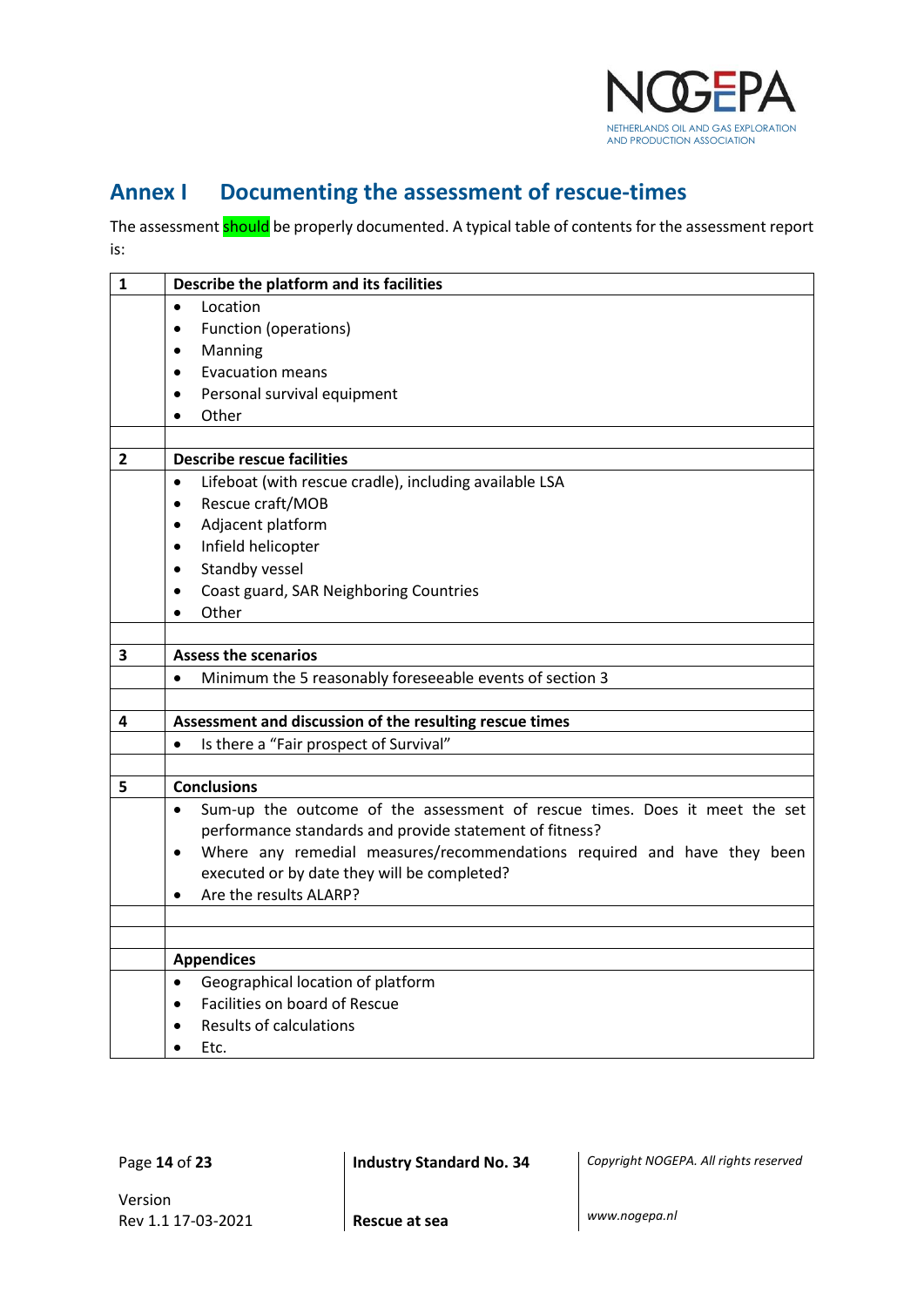

## <span id="page-14-0"></span>**Annex II Survival in The North Sea**

#### **Immersion and survival in cold water**

Survival at sea is dependent upon a wide range of variable factors and predictions cannot be based upon a rigorous scientific analysis. During 1995, a study has been carried out to identify the primary threats to life and reviewing relevant data for applying appropriate factors to derive realistic times when it can be expected that survivors will begin to succumb to the prevailing conditions<sup>4</sup>. This section summarizes some of the findings of this study.

The dominant threat to an immersed person is drowning. However, much of the past effort has focused upon death from hypothermia. This is not relevant when the victim is unable to breath due to the inhalation of water. Nevertheless, the effects of cold weaken the victim's position and increase the probability of drowning.

Another threat to a person who has been immersed for a prolonged period and is recovered from the water is the loss of hydrostatic assistance to circulation, leading to collapse of blood pressure and consequential reduced cardiac output. A rescue involves lifting a victim in a vertical position from the water, which may compound the seriousness of the situation. This is due to the sudden loss of hydrostatic pressure on the lower limbs of the body.

| <b>Clothing Assembly worn</b><br><b>With Lifejacket</b> | Wind<br><b>Force</b> | Times within which the most vulnerable individuals are<br>likely to drown |                                |  |
|---------------------------------------------------------|----------------------|---------------------------------------------------------------------------|--------------------------------|--|
|                                                         | <b>Beaufort</b>      | Winter (water temp 5°C)                                                   | Summer (water temp 13°C)       |  |
| Working clothes                                         | $0 - 2$              | Within 34 hour                                                            | Within 1 % hours               |  |
| No immersion suit                                       | $3 - 4$              | Within 1/2 hour                                                           | Within 1/2 hour                |  |
|                                                         | $\geq$ 5             | Within significantly less than                                            | Within significantly less than |  |
|                                                         |                      | $\frac{1}{2}$ an hour                                                     | $\frac{1}{2}$ an hour          |  |
| Dry membrane suit                                       | $0 - 2$              | Within 2 hours                                                            | > 3 hours                      |  |
| working<br>Worn<br>over                                 | $3 - 4$              | Within 1 hour                                                             | Within 2 3⁄4 hours             |  |
| clothes                                                 | $\geq 5$             | Within significantly less than                                            | Within significantly less than |  |
| No leakage into suit                                    |                      | 1 hour                                                                    | 2 % hours                      |  |

The table below and the notes to the table are taken from the study and relate the level of protection to the expected drowning/survival times:

Page **15** of **23 Industry Standard No. 34** *Copyright NOGEPA. All rights reserved*

<sup>4</sup> Robertson, D.H. and Simpson, M.E., Offshore Technology report OTO 95038: Review of probable survival times for immersion in the North Sea, HSE, 1995 and House C. *J R Nav Med Serv* 2017; 103(3):189–193 Cold Water Survival – an evidence-based update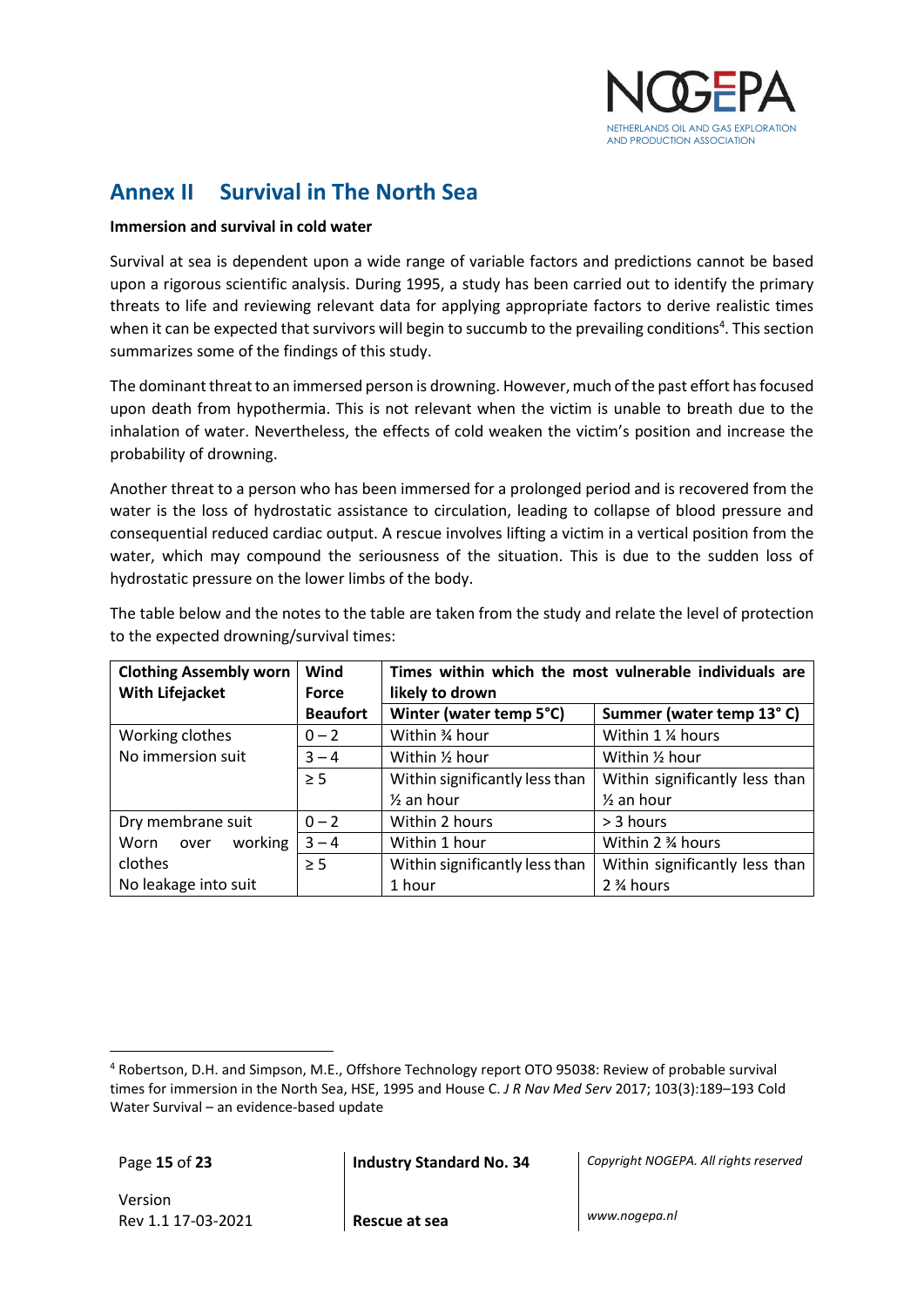

| <b>Clothing Assembly worn</b> | Wind            | Times within which the most vulnerable individuals are |                                |  |
|-------------------------------|-----------------|--------------------------------------------------------|--------------------------------|--|
| <b>With Lifejacket</b>        | <b>Force</b>    | likely to drown                                        |                                |  |
|                               | <b>Beaufort</b> | Winter (water temp 5°C)                                | Summer (water temp 13°C)       |  |
| Membrane suit                 | $0 - 2$         | Within 1 % hour                                        | Within $2 \frac{1}{2}$ hours   |  |
| working<br>Worn<br>over       | $3 - 4$         | Within 1/2 hour                                        | Within 1 hour                  |  |
| clothes                       | $\geq 5$        | Within significantly less than                         | Within significantly less than |  |
| With 1 liter leakage into     |                 | $\frac{1}{2}$ an hour                                  | 1 hour                         |  |
| suit                          |                 |                                                        |                                |  |
| Dry insulated suit            | $0 - 2$         | > 3 hours                                              | > 3 hours                      |  |
| working<br>Worn over          | $3 - 4$         | $>$ 3 hours                                            | $>$ 3 hours                    |  |
| clothes                       | $\geq$ 5        | $\geq$ 3 hours                                         | $>$ 3 hours                    |  |
| No leakage into suit          |                 |                                                        |                                |  |
| Insulated suit                | $0 - 2$         | > 3 hours                                              | > 3 hours                      |  |
| working<br>Worn over          | $3 - 4$         | Within 2 3⁄4 hours                                     | > 3 hours                      |  |
| clothes                       | $\geq$ 5        | Within significantly less than                         | $>$ 3 hours                    |  |
| 1 liter leakage into suit     |                 | 2 % hours. May well succeed                            |                                |  |
|                               |                 | 1 hour                                                 |                                |  |

#### Note

The table describes "times for which there is a fair prospect of survival for persons entering the water, before individuals begin to succumb to the prevailing conditions. It is not the objective of the paper to consider maximum likely survival times".

#### **Acceptance criteria**

Basically all listed survival times are acceptance criteria. Alternatively, they can be expressed in statements like: "Arrangements shall be available to secure afair prospect of rescue of any person falling into the sea, within 20 minutes after notification, provided the person is suitably protected.

N.B. The table shows a clear relationship between the seasonal effect of the sea water temperature and the prospect of survival. This factor should be taken into consideration when planning and executing offshore activities.

## <span id="page-15-0"></span>**Annex III Key aspects of events to be evaluated**

This Annex contains the basic description of the scenario and the control elements of the five listed scenarios. For each scenario, attention **should** be given to aspects as:

- Various wind and weather conditions
- Behaviour of personnel and victim (e.g. panic)
- Performance of safety equipment (e.g. leakage of survival suits)
- Other deviations

Page **16** of **23 Industry Standard No. 34** *Copyright NOGEPA. All rights reserved*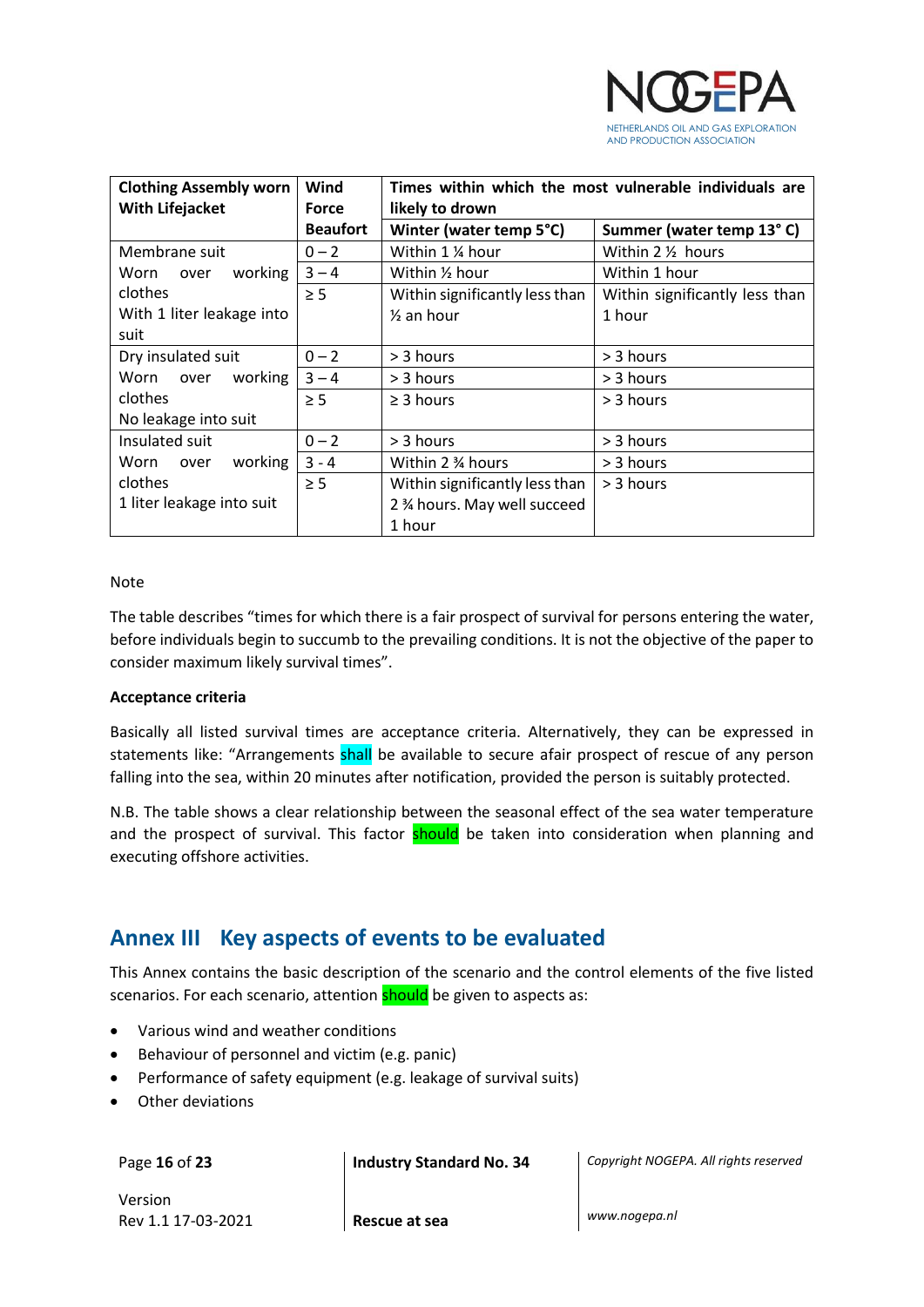

In reality, these deviations will particularly happen when during an escape situation, injuries or damage occur due to accident conditions.

#### **1. Working over the side/MOB**

#### • *Activity*

Working outside the perimeter of the production platform occurs during exceptional activities such as rigging up/down scaffolding structures, or while using working baskets in combination with cranes. Under normal day to day working circumstances on a producing platform man overboard is not a credible scenario.

On a drilling rig there can be an increased risk when (dis-)connection wells, working on "Texas deck"

#### • *Number of personnel*

The number of persons involved in these activities is relatively limited. A maximum of 2 to 3 persons for scaffolding activities is realistic.

#### • *Hazard*

As the persons involved in the activity are already working outside the platform boundaries, the platform protection afforded by hand-railing and other existing structures are not available. This necessitates the use of additional preventive measures to manage the risk. In case these measures are not effective or have failed, people may fall into the sea.

#### • *Preventive measures*

Additional measures include aspects such as:

- o Permit to Work system
- o Fall protection
- $\circ$  Adverse weather policy (restricting the activity to favorable weather and sea conditions)
- o Trained and competent personnel (i.e. IRATA training)
- o Assure integrity of temporary structures by design, construction and inspections (e.g. fit additional railing but preferably optimize design)

#### • *Incident*

When one up to three persons fall into the sea and, due to the fall height, injuries can be expected.

- *Mitigation measures such as:*
	- o Contact with radio-room and exposed personnel
	- o FRC or lifeboat capable of retrieving people from the water available to take immediate action
	- o Additional personal protective/survival equipment such as a work vest and in some instances Personal Locator Beacons
	- o Supervision and watch (fast alarm)
	- o Tracking of victims by throwing lifebuoys with lights or smoke signals

Page **17** of **23 Industry Standard No. 34** *Copyright NOGEPA. All rights reserved*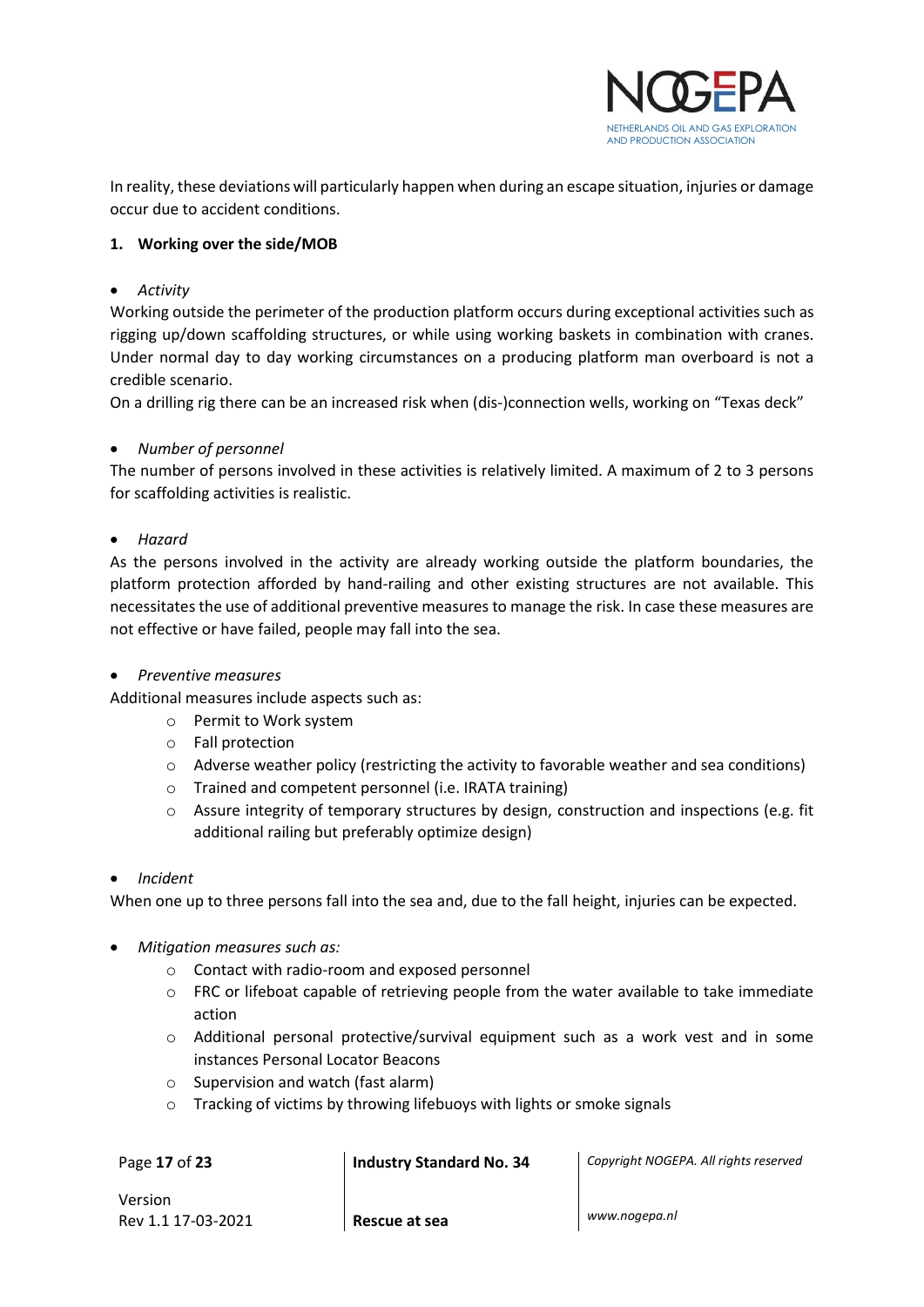

- o Emergency preparedness systems of platform and companies
- o
- o Support vessels e.g. standby vessels and supply vessels
- o Coastguard measures and facilities

During special work on production installations or drilling operations on a rig a standby boat is chartered. During periods of increased risk of falling into the sea the FRC of the standby boat could be requested to be deployed to speed-up possibly recovery if required.

#### **2. Helicopter emergency**

• *Activity*

In this standard we focus on a helicopter emergency within a radius of 500 meter from an offshore mining installation.

#### • *Number of personnel*

The number of personnel varies from 2 (pilots only) to 18 (H-175)

• *Hazard*

A helicopter emergency can be divided into:

1. Helicopter crash

It is impossible to exercise any control over the helicopter during its descent. The large amount of energy released when entering the sea may result in projectiles and extensive damage to the helicopter. Personnel inside the helicopter will be affected by the crash and may have difficulty in escaping.

2. Helicopter ditch

The helicopter will make an emergency landing on the sea surface after a relatively controlled descent. Personnel inside the helicopter will not suffer from injuries and have a fair prospect of leaving the helicopter safely.

In both cases rescue efforts should be undertaken, yet the consequences of 1 will normally be more serious.

#### • *Preventive measures*

Some of the preventive measures that are used for flight safety are:

- o Helicopter design and equipment (e.g. dual engine concept, facilitate easy escape)
- o Training of helicopter passengers/pilots
- o Adverse weather policy
- o Instruction of passengers
- o Maintenance system

Page **18** of **23 Industry Standard No. 34** *Copyright NOGEPA. All rights reserved*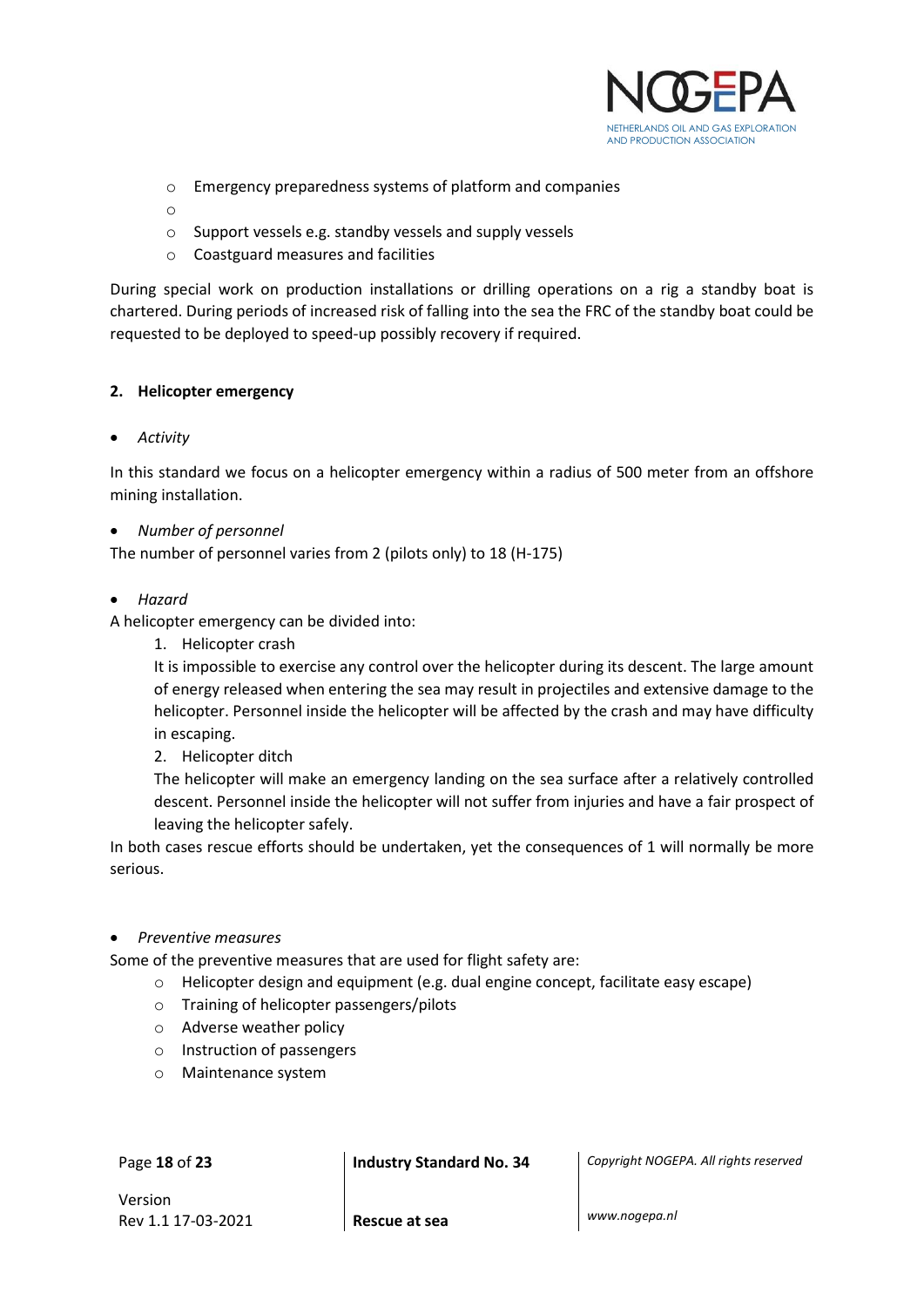

#### • *Incident*

After an incident the full complement of the helicopter will have entered the water, directly or in one of the helicopter's life rafts

- *Mitigating measures such as:*
	- o Rescue equipment on board of the helicopter
	- o Requirements on helicopter transfer suits and multiple (up to 3) insulation layers
	- o Lifejacket with air bottle and Personal Locater Beacon (PLB)
	- o Helicopter beacon
	- o Coastguard measures and facilities
	- o Emergency preparedness of platform and company
	- o Communication procedures
	- $\circ$  Rescue activities from neighbouring installations, when no putting in danger other personnel
	- o Support vessels e.g. standby vessels and supply vessels

#### **3. Fire/explosion on the installation**

#### • *Activity*

This encompasses all operational processes such as drilling, maintenance, production, construction and abandonment.

#### • *Number of personnel*

Normally the number of persons on manned production installations islimited. There are a few central production installations with may have up to 65 people on board, with one exception which can accommodate more people for exceptional circumstances. The number of people on board of a drilling rig can vary between 40 to 50 to a maximum of around 120 people, during peak activities.

#### • *Hazard*

The majority of the fires are small and will not result in platform abandonment. The severe and fast escalating fire/explosion scenarios necessitating platform abandonment are thus rather limited. The size and duration of the fire/explosion are directly related to the platform design, layout (e.g. integrated or separate accommodation unit) and platform function (production/compression/wellhead etc.).

An escalating fire or severe explosion is characterized by severe damage to the platform and in the extreme scenario platform collapse, severe heat radiation impairing several functions of the platform (including escape routes) and injured personnel. In case of rapid escalation and or sever accident conditions, it is very likely that personnel working in the area will directly enter the sea.

Page **19** of **23 Industry Standard No. 34** *Copyright NOGEPA. All rights reserved*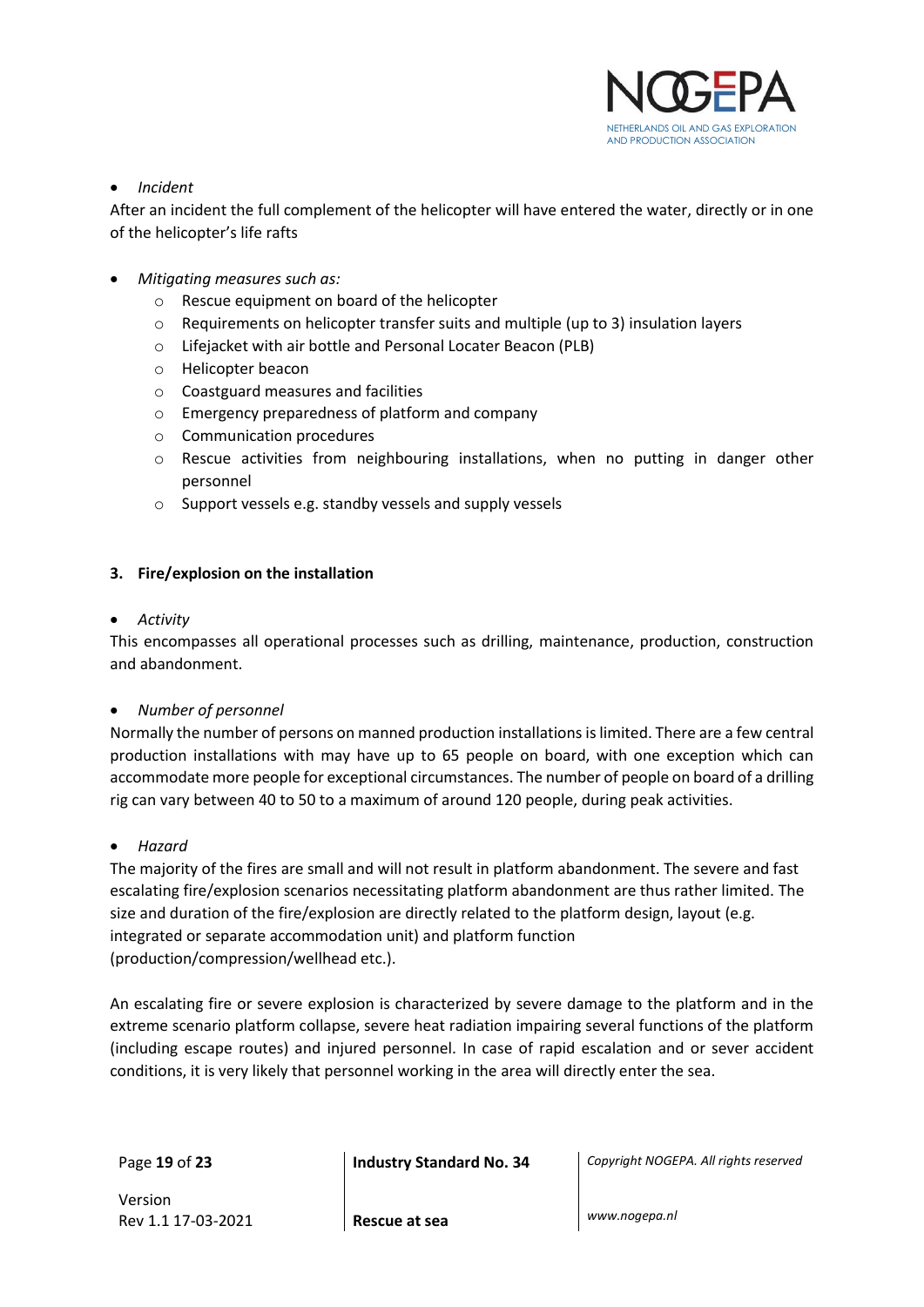

#### • *Preventive/mitigating measures*

An extensive list of preventive measures exists which are to be documented in the Report on Major Hazards. Some examples:

- o Platform layout (firewalls, blast walls, partitioning)
- o Process system design
- o Fire and gas detection systems
- o Deluge and Firefighting systems
- o Maintenance systems and monitoring
- o Housekeeping procedures
- o Emergency Shutdown and Depressurizing systems

#### • *Incident*

Controlled evacuation for the majority (80%) of the personnel. Some personnel (20%) may have escaped and have directly entered the sea (protected and unprotected). Some of the personnel may be injured. In case the configuration of an installation, e.g. bridge linked platforms, number of POB on parts of the platform, etc. justifies another division of evacuation vs escape, it should be clearly demonstrated.

- *Mitigating measures such as:*
	- o Lifeboat(s) (either TEMPSC or FFLB)
	- o Personal survival equipment and in some instances Personal Locator Beacons on selected locations of the offshore installation
	- o Emergency preparedness of platform and company
	- o Support vessels e.g. standby vessels and supply vessels
	- o Coastguard measures and facilities
	- o Rescue activities from neighbouring installations

Version Rev 1.1 17-03-2021 **Rescue at sea** *www.nogepa.nl*

Page **20** of **23 Industry Standard No. 34** *Copyright NOGEPA. All rights reserved*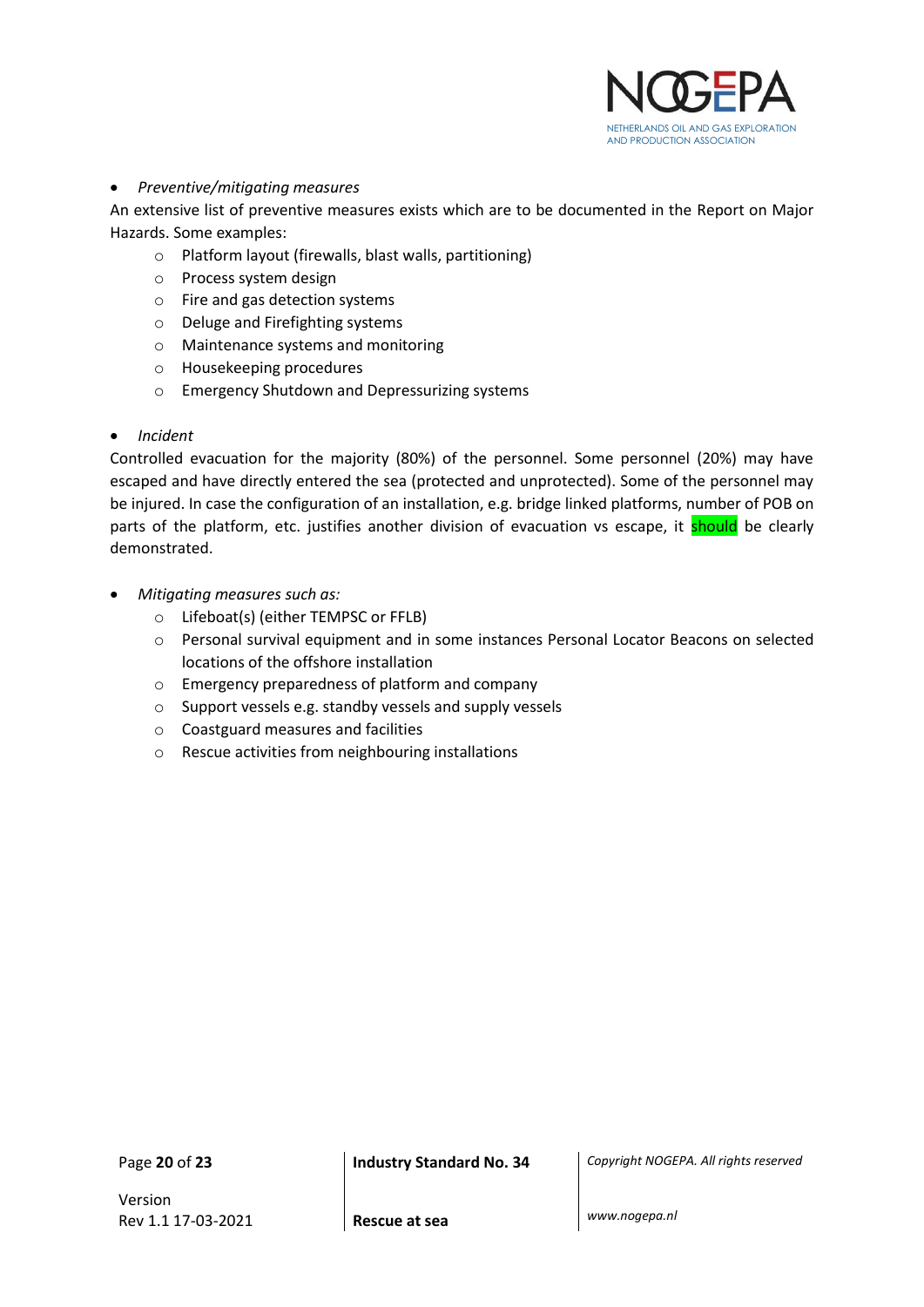

#### **4. Well Blow-out**

#### • *Activity*

A well blow-out may occur during a number of operations but are most likely during well interventions and drilling activities

#### • *Number of personnel*

This may vary from only a few to a maximum of 65 and in one case 95 persons for producing mining installations and 40 to 50 up to a maximum of 120 persons on a drilling rigs. In case an offshore support jack-up is alongside the number of PoB can also be > 100 during peak activities.

#### • *Hazard*

A blow-out is an uncontrolled flow of well fluids into the atmosphere. The effects of blow-outs may strongly vary and relate to the physical parameters (pressure, temperature) of the released gas/fluid and its composition (phase, mixtures, components, toxic components). Gasses and combustible fluids may either directly of delayed ignite resulting in jet fires and pool fires on the platform. In particular during unfavorable wind conditions, burning droplets may rain back onto the platform impairing escape routing and other safety systems. In some cases toxic gasses may be released from the well intoxicating the atmosphere.

#### • *Preventive measures*

An extensive list of preventive measures exits which are to be documented in the Report on Major Hazards. Some examples:

- o Well design
- o Seismic surveys (shallow gas)
- o Training of drilling/workover crew (well control)
- o Well information systems (detection)
- o Integrity and availability of Blow-out Preventers
- o Well contingency planning and equipment (mud chemicals/additives)
- o Maintenance system

#### • *Incident*

Upon occurrence of a well blow-out, the platform will be evacuated. Similar to the fire/explosion scenario it is foreseeable that some people may have left the platform individually and have entered the sea.

- *Mitigating measures such as:*
	- o Lifeboat(s) (either TEMPSC or FFLB)
	- o Personal survival equipment
	- o Emergency preparedness of platform and company

Page **21** of **23 Industry Standard No. 34** *Copyright NOGEPA. All rights reserved*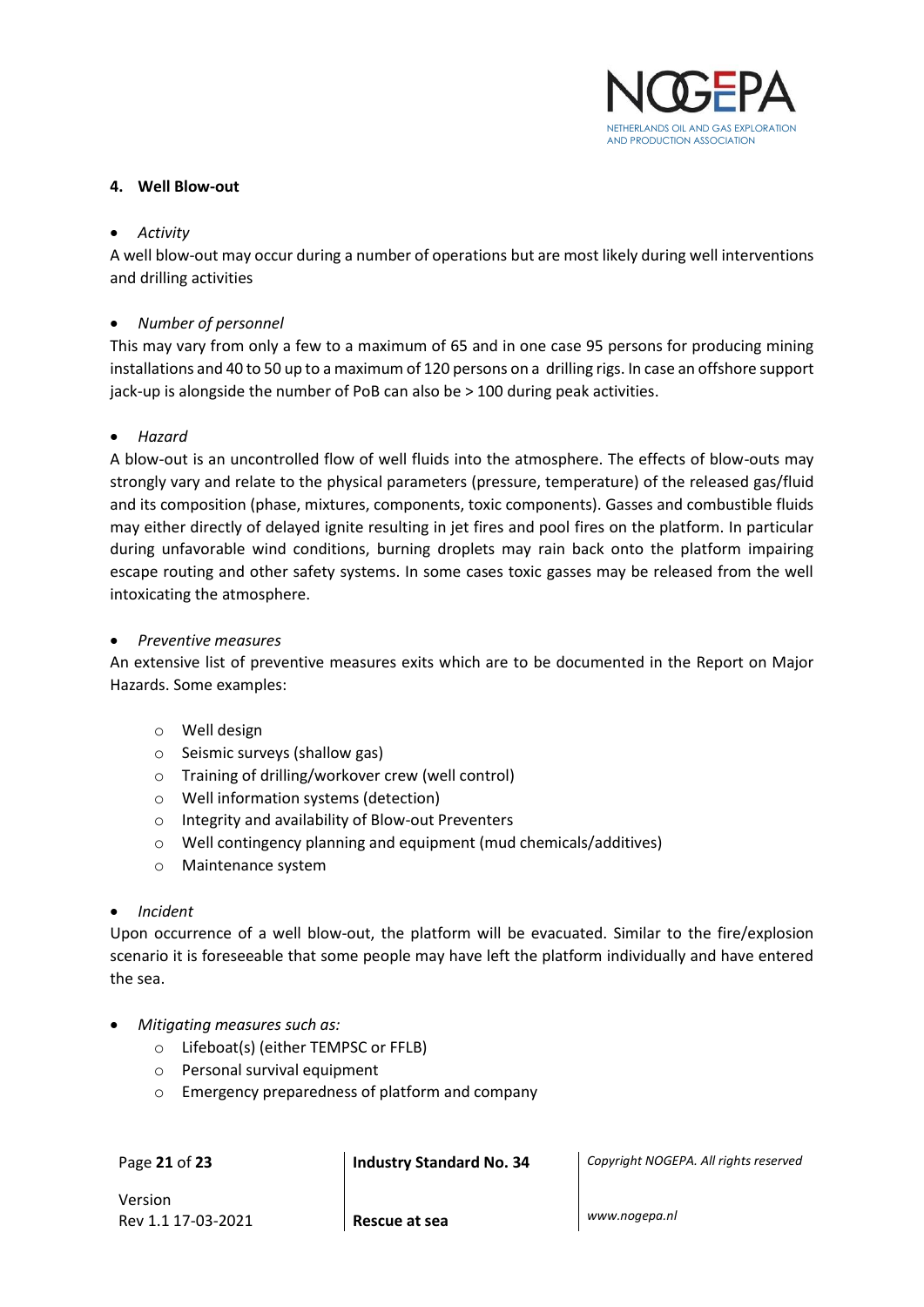

- o Support vessels e.g. standby vessel and supply vessels
- o Coastguard measures and facilities
- o Rescue activities from neighbouring installations and facilities, if not putting more persons in danger

#### **5. Ship collision**

#### • *Activity*

Ship collisions can occur at any time to the installation. It is as such not necessarily related to a platform activity.

#### • *Number of personnel*

The number of personnel involved in such an event is related to the manning on the installation and the colliding vessel (which may lose/has lost stability)

#### • *Hazard*

Collisions between vessels and mining installations can be divided into two categories:

1. Drifters

Colliding vessel/barge is not maneuverable and drifts at limited speed.

2. Powered vessels

These may be vessels of all types. Collisions may result in severe damage to the platform resulting in escalating factors such as releases of hydrocarbons form risers/wells and possible platform collapse.

#### • *Preventive measures*

An extensive list of preventive measures exits which are to be documented in the Report on Major Hazards. Some examples:

- o Presence and use of AIS systems
- o Admiral charts and notification of platform positions
- o Communication procedures and equipment
- o Navigation-equipment and signals

(Please note that an important aspect in this scenario is the notification time (radar setting/performance) and following procedure).

#### • *Incident*

The situation for rescue can strongly vary and is dependent on the:

- o Pre-collision warning time and subsequent actions
- o Impact energy of collision and platform design

Page **22** of **23 Industry Standard No. 34** *Copyright NOGEPA. All rights reserved*